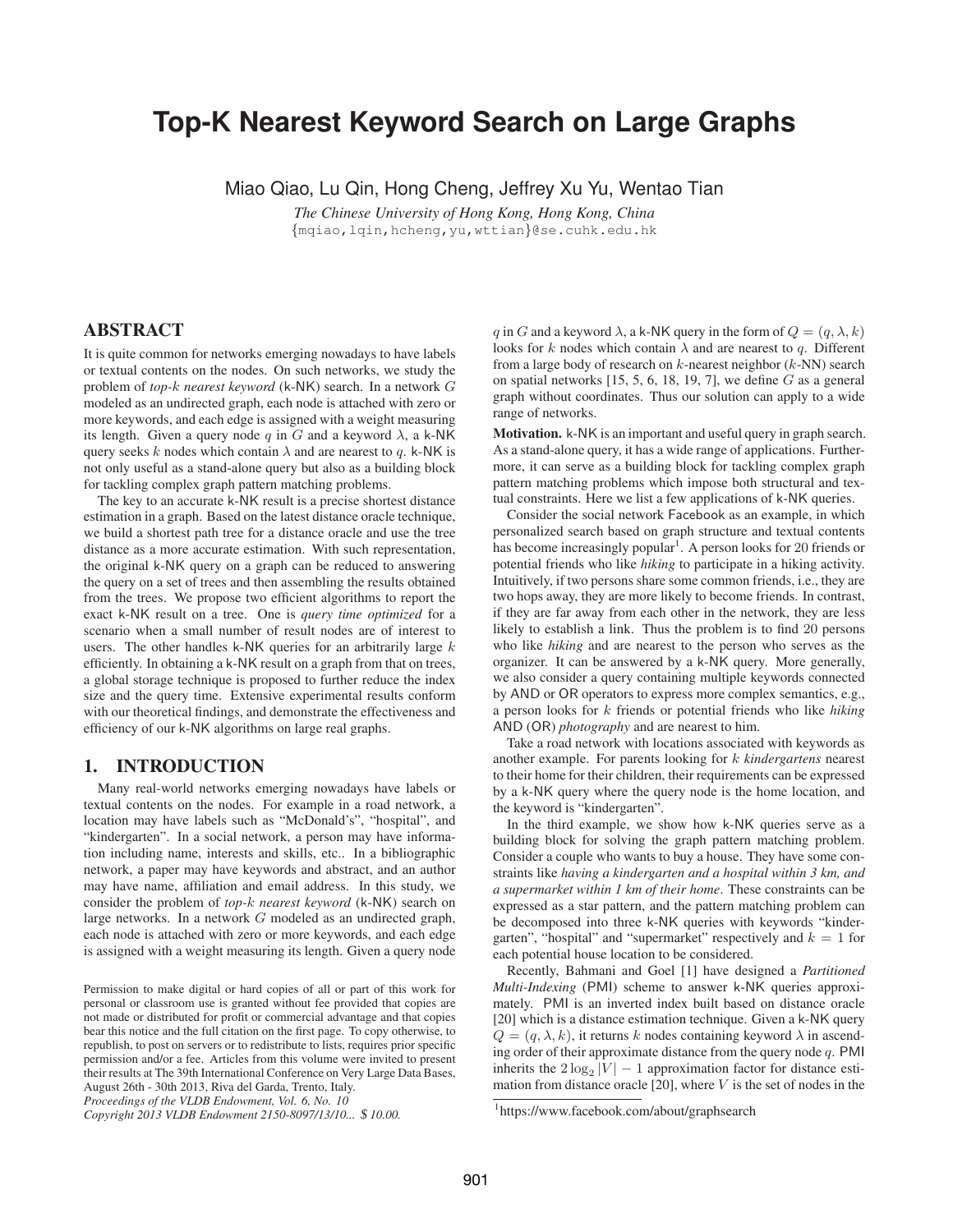graph. The major drawback of PMI is that its distance estimation error could be quite large in practice. This can greatly distort the ranking of the candidate nodes carrying the query keywords, and thus lead to a low result quality.

In this work, we study how to answer k-NK queries accurately and efficiently using compact index. The key to an accurate k-NK result is a precise shortest distance estimation in a graph. As we use a general graph model, existing  $k$ -NN solutions on spatial networks [15, 5, 6, 18, 19, 7] cannot be applied, as they usually rely on specialized structures that leverage properties of spatial data to optimize their solutions. Instead we use distance oracle [20] as the fundamental distance estimation framework. For each component of a distance oracle, we will build a shortest path tree, based on which we can estimate the shortest distance between two nodes by their tree distance. The tree distance is more accurate than the distance estimated by distance oracle, which we call *witness distance* to distinguish. As we transform a distance oracle on a graph into a set of shortest path trees, the original k-NK query on the graph can be reduced to answering the k-NK query on a set of trees. Thus we first focus on processing k-NK queries to find exact top- $k$  answers on a tree. Then we study how to assemble the results obtained from the trees to form the approximate top- $k$  answers on the graph.

**Contributions.** Our main contributions in this work are summarized as follows.

**(1)** Given a tree, we first consider a common scenario when users are interested in a small number of answer nodes bounded by a small constant  $\overline{k}$ , i.e.,  $k \leq \overline{k}$ . We propose the first algorithm tree-boundk with query time  $O(k + \log |V_\lambda|)$ , where  $|V_\lambda|$  is the number of nodes carrying the query keyword  $\lambda$ , and index size  $O(\overline{k} \cdot |\text{doc}(V)|)$ , where  $|\text{doc}(V)|$  is the total number of keywords on all the nodes in the graph.

**(2)** Next we remove the  $\overline{k}$  restriction and handle k-NK queries for an arbitrary  $k$  on a tree. We propose the second algorithm tree-pivot with query time  $O(k \cdot \log |V|)$  and index size  $O(|\text{doc}(V)| \cdot$  $\log |V|$ ) which is independent of k, thus is more scalable.

**(3)** Based on our proposed tree algorithms, we present our algorithm for approximate k-NK query on a graph. We propose a global storage technique to further reduce the index size and the query time. We also show how to extend our methods to handle a query with multiple keywords.

**(4)** Our experimental evaluation demonstrates the effectiveness and efficiency of our k-NK algorithms on large real-world networks. We show the superiority of our methods in ranking top- $k$  answer nodes accurately, when compared with the state-of-the-art top- $k$ keyword search method PMI [1].

**Roadmap.** The rest of the paper is organized as follows. Section 2 formally defines the problem. Section 3 discusses two existing related studies and their drawbacks. Section 4 presents our framework. Sections 5 and 6 introduce two proposed algorithms to answer k-NK queries on a tree for a small k and an arbitrary  $k$  respectively using compact index structures. Section 7 elaborates on the way to answer k-NK queries on a graph by approximating the graph with a bounded number of trees. Section 8 presents extensive experimental evaluation. Section 9 reviews the previous works related to ours. Finally, Section 10 concludes the paper.

# **2. PROBLEM DEFINITION**

We model a weighted undirected graph as  $G(V, E)$ , where  $V(G)$ represents the set of nodes and  $E(G)$  represents the set of edges in G. We use V and E to denote  $V(G)$  and  $E(G)$  if the context is obvious. Each edge  $(u, v) \in E$  has a positive weight, denoted



**Figure 1: A Graph** G **with Keywords**

as weight $(u, v)$ . A path  $p = (v_1, v_2, \dots, v_l)$  is a sequence of l nodes in V such that for each  $v_i(1 \leq i \leq l)$ ,  $(v_i, v_{i+1}) \in E$ . The weight of a path is the total weight of all edges on the path. For any two nodes  $u \in V$  and  $v \in V$ , the distance of u and v on G, dist $(u, v)$ , is the minimum weight of all paths from u to v in G. Each node  $v \in V$  contains a set of zero or more keywords which is denoted as  $doc(v)$ . The union of keywords for all nodes in G is denoted as  $\text{doc}(V)$ . Note that  $\text{doc}(V)$  is a multiset and  $|\textsf{doc}(V)| = \sum_{v \in V} |\textsf{doc}(v)|$ . We use  $V_{\lambda} \subseteq V$  to denote the set of nodes carrying keyword  $\lambda$  in  $V$ .

DEFINITION 1. *Given a graph* G(V, E)*, a top-*k *nearest keyword* (**k**-NK) query is a triple  $Q = (q, \lambda, k)$ , where  $q \in V$  is a *query node in* G*,* λ *is a keyword, and* k *is a positive integer. Given a query*  $Q$ *, a node*  $v \in V$  *is a keyword node w.r.t.*  $Q$  *if*  $v$  *contains keyword*  $\lambda$ *, i.e.,*  $v \in V_{\lambda}$ *. The result is a set of k keyword nodes, denoted as*  $R = \{v_1, v_2, \dots, v_k\} \subseteq V_\lambda$ *, and there does not exist a node*  $u \in V_\lambda \setminus R$  *such that*  $dist(q, u) < max_{v \in R} dist(q, v)$ *. To further report the distance in the top-*k *result, we can use the form*  $R = \{v_1 : \text{dist}(q, v_1), v_2 : \text{dist}(q, v_2), \cdots, v_k : \text{dist}(q, v_k)\}.$ 

In this paper, we aim at answering a k-NK query  $Q = (q, \lambda, k)$ on a graph G. For simplicity, we assume that there is only one keyword  $\lambda$  in the query. We will discuss how to answer a query containing multiple keywords with AND and OR semantics.

**Example 1:** Fig. 1 shows a graph G. Assume that the weight of each edge is 1. For a k-NK query  $Q = (f, \lambda, 3)$ , the keyword node set is  $V_{\lambda} = \{b, c, k, n, t\}$ . The result of Q is  $R = \{b : 2, n : 4, k :$ 5} since dist( $f, b$ ) = 2, dist( $f, n$ ) = 4, and dist( $f, k$ ) = 5.

# **3. EXISTING SOLUTIONS**

A straightforward approach to answering a k-NK query  $Q =$  $(q, \lambda, k)$  on G is to use Dijkstra's algorithm to search from the query node  $q$  and output  $k$  nearest keyword nodes in nondecreasing order of their distances to q. The time complexity is  $O(|E| + |V| \cdot$  $log |V|$ ). Obviously, Dijkstra's algorithm is inefficient when the size of the graph is large or the keyword nodes are far away from q.

In the literature, [1] and [22] design different indexing schemes to process (top-k) nearest keyword queries on a graph or a tree. We introduce the two methods in the following two subsections.

## **3.1 Approximate k-NK on a Graph**

Bahmani and Goel [1] find an approximate answer to a k-NK query in a graph based on a distance oracle [20].

**Distance Oracle:** Distance oracle is a technique for estimating the distance of two nodes in a graph  $[20]$ . Given a graph  $G$ , a distance oracle is a Voronoi partition of  $V(G)$  determined by a set of randomly selected *center nodes*. More specifically, given a number  $n_c$ , we randomly select  $n_c$  nodes from  $V(G)$  as the center nodes to construct a distance oracle  $O$ . Then the partition is constructed by assigning each node  $v \in V(G)$  to its nearest center node, denoted as wit $_{\mathcal{O}}(v)$ , which is called the witness node of v w.r.t.  $\mathcal{O}$ . If v is a center node, wit $\mathcal{O}(v) = v$ . For each node  $v \in V(G)$ , the shortest distance from v to its witness node, i.e.,  $dist(v, wit_{\mathcal{O}}(v)),$ is precomputed. After constructing  $\mathcal{O}$ , given two nodes u and v in G, if u and v are in the same partition in  $\mathcal{O}$ , i.e., wit $\mathcal{O}(u) =$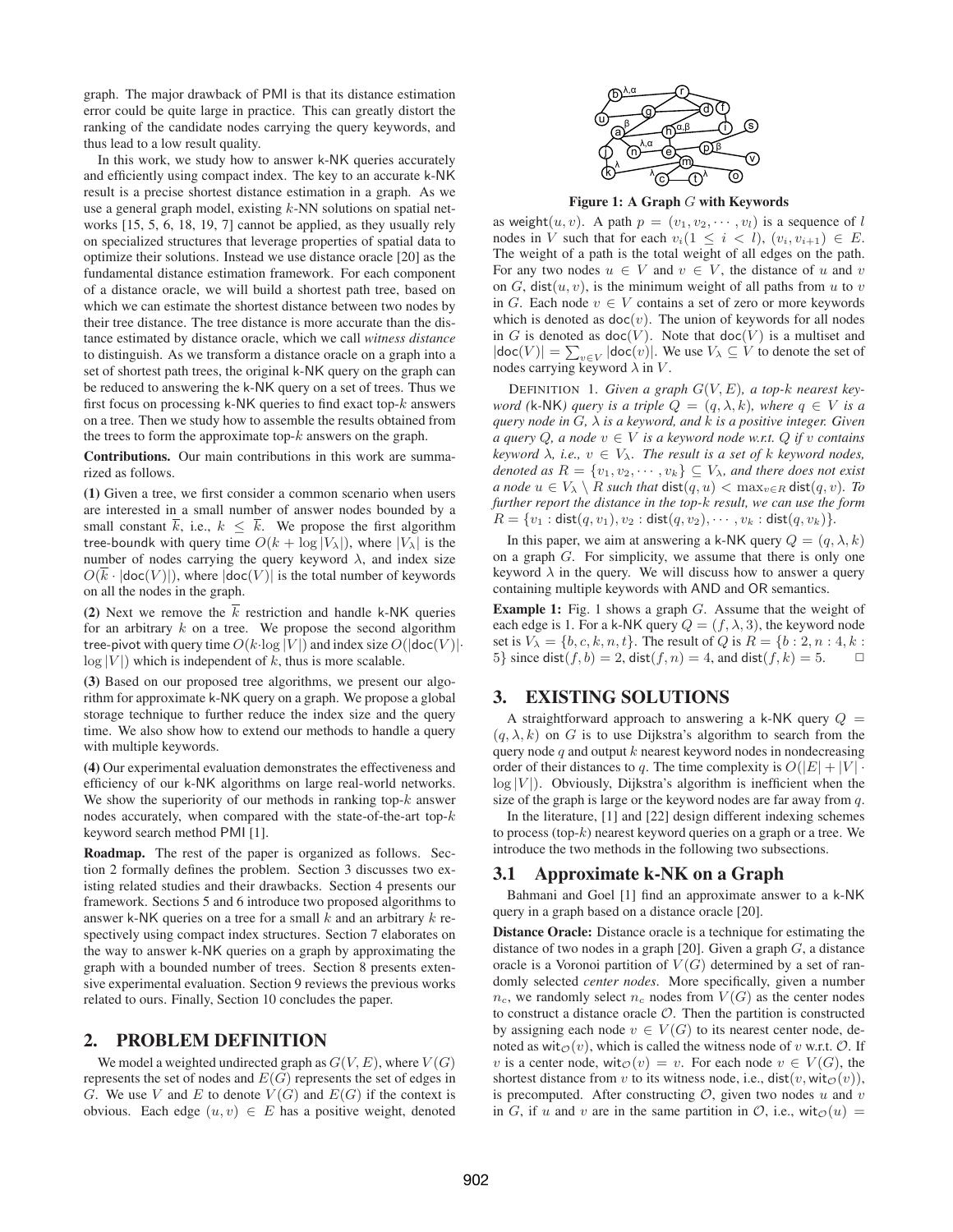

**Figure 2: Two Distance Oracles**  $\mathcal{O}_1$  and  $\mathcal{O}_2$ 

 $wit_{\mathcal{O}}(v)$ , we compute the estimated distance, called *witness distance*, as  $\overline{\text{dist}}_{\mathcal{O}}(u, v) = \text{dist}(u, \text{wit}_{\mathcal{O}}(u)) + \text{dist}(v, \text{wit}_{\mathcal{O}}(v))$ . If u and v are not in the same partition in  $\mathcal{O}, \overline{\text{dist}}_{\mathcal{O}}(u, v) = +\infty$ .

One distance oracle is usually not enough for distance estimation in a graph G. It cannot estimate the distance of two nodes in different partitions. Even for two nodes in the same partition, the estimation may have a large error. Therefore, a set of  $r = p \times \log |V|$ distance oracles  $\{\mathcal{O}_1, \mathcal{O}_2, \cdots, \mathcal{O}_r\}$  are constructed, where  $p$  can be considered as a constant<sup>2</sup>. The algorithm is processed in  $\log |V|$ phases. In phase  $i$   $(0 \le i < \log |V|)$ , p distance oracles are constructed where each distance oracle contains  $2<sup>i</sup>$  randomly selected center nodes. Given  $r$  distance oracles, the distance of two nodes u and v in G can be estimated as an upper bound  $dist(u, v)$  =  $\min_{1 \leq i \leq r} \mathsf{dist}_{\mathcal{O}_i}(u, v).$ 

The time complexity to compute the estimated distance  $dist(u, v)$ for any two nodes u and v in a graph G is  $O(\log |V|)$ . The distance oracles consume  $O(|V| \cdot \log |V|)$  space. Das Sarma et al. [20] prove that when  $p = \Theta(|V|^{1/\log |V|})$ , the estimated distance can be bounded by  $\textsf{dist}(u, v) \leq \textsf{dist}(u, v) \leq (2\log_2 |V| - 1) \cdot \textsf{dist}(u, v)$ with a high probability.

**Example 2:** Fig. 2 shows two distance oracles  $\mathcal{O}_1$  and  $\mathcal{O}_2$  for the graph shown in Fig. 1. There is one center node r in  $\mathcal{O}_1$ , and four center nodes r, n, o and t in  $\mathcal{O}_2$ . The distance of nodes j and s is estimated as  $dist(j, s) = min{dist_{\mathcal{O}_1}(j, s), dist_{\mathcal{O}_2}(j, s)} =$  $\min\{\text{dist}(j, r) + \text{dist}(s, r), \text{dist}(j, n) + \text{dist}(s, n)\} = 5.$   $\Box$ 

**Answering** k**-**NK **with Distance Oracle:** [1] designs a Partitioned Multi-Indexing (PMI) scheme which uses a set of distance oracles to answer a k-NK query in a graph. For each partition in a distance oracle  $\mathcal{O}_i$ , an inverted list is constructed for each keyword in the partition. Specifically, for a partition with a center node  $c$  and a keyword  $\lambda$ , the inverted list contains all nodes in the partition that contain keyword  $\lambda$  ranked in nondecreasing order of their distances to c. Given a k-NK query  $Q = (q, \lambda, k)$  and a distance oracle  $\mathcal{O}_i$ , the algorithm first finds the partition that q belongs to in  $\mathcal{O}_i$ . The result w.r.t.  $\mathcal{O}_i$  is the first k elements in the inverted list for  $\lambda$  in the partition, denoted as  $R_{\mathcal{O}_i} = \{u_1 : \text{dist}(c, u_1) + \text{dist}(c, q), u_2 :$  $dist(c, u_2) + dist(c, q), \cdots, u_k : dist(c, u_k) + dist(c, q)$ . The final result R is computed by merging the nodes in each  $R_{\mathcal{O}_i}$  and maintaining  $k$  nodes with the shortest distances to  $q$ . The query time complexity is  $O(k \cdot \log |V|)$ . We illustrate the algorithm using the following example.

**Example 3:** Consider the graph in Fig. 1 and two distance oracles in Fig. 2. For keyword  $\lambda$ , the inverted list for the partition centered at node r in  $\mathcal{O}_1$  has 5 elements  $\{b : 1, n : 3, k : 4, c : 5, t : 6\}.$ The inverted list for the partition centered at node  $o$  in  $\mathcal{O}_2$  has 1 element  $\{k: 2\}$ . Given a k-NK query  $Q = (m, \lambda, 2)$ , from  $\mathcal{O}_1$ , we can get a result  $R_{\mathcal{O}_1} = \{b : 1 + \text{dist}(r, m), n : 3 + \text{dist}(r, m)\} =$  ${b : 5, n : 7}$ , and from  $\mathcal{O}_2$ , we can get a result  $R_{\mathcal{O}_2} = \{k : 0 \leq k\}$  $2 + \text{dist}(o, m)$ } = { $k : 3$ }. By merging  $R_{\mathcal{O}_1}$  and  $R_{\mathcal{O}_2}$ , the final answer is  $R = \{k : 3, b : 5\}$ . The exact answer is  $R = \{c : 1, k : 1\}$ 1} according to Fig. 1.  $\Box$ 

**Limitation:** Although in theory, the witness distance used by [1] can be bounded by a factor of  $2 \log_2 |V| - 1$  of the exact distance with a high probability, in practice, however, we find the distance



**Figure 3: A Tree** T **with Preorder and Interval on Each Node**



estimation error can be quite large. For example, for the graph  $G$  in Fig. 1 and two distance oracles  $\mathcal{O}_1$  and  $\mathcal{O}_2$  in Fig. 2, for two nodes s and v, the witness distance in  $\mathcal{O}_1$  is  $dist_{\mathcal{O}_1}(s, v) = dist(s, r) +$  $dist(v, r) = 10$ , and that in  $\mathcal{O}_2$  is  $dist_{\mathcal{O}_2}(s, v) = dist(s, n) +$  $dist(v, n) = 6$ . However, the exact distance is  $dist(s, v) = 2$  in G, which is much smaller than both dist $\mathcal{O}_1(s, v)$  and dist $\mathcal{O}_2(s, v)$ . The inaccurate distance estimation can greatly distort the ranking of the nodes carrying the query keyword, and thus lead to a low result quality, as illustrated in Example 3.

#### **3.2 Exact 1-NK on a Tree**

Tao et al. [22] compute the exact answer to a 1-NK query on a tree  $T(V, E)$ . Given a query  $Q = (q, \lambda, 1)$ , the result is the nearest node in T that contains keyword  $\lambda$ , denoted as  $NN(q, \lambda)$ . The basic idea is as follows. We label a node  $v$  with the sequence number of v in the preorder traversal of T. For a certain keyword  $\lambda$ , all nodes with the preorder label in the interval  $[1, |V|]$  can be partitioned into several disjointed intervals, such that any node  $v$  in the same interval shares an identical  $NN(v, \lambda)$ . The partition is called tree Voronoi partition of  $\lambda$ , denoted as  $\mathsf{TVP}(\lambda)$ . By precomputing TVP( $\lambda$ ) for all keywords  $\lambda$  on the tree, a query  $Q = (q, \lambda, 1)$  can be answered in  $O(\log |V_\lambda|)$  time using a binary search in TVP( $\lambda$ ).

In order to compute  $\mathsf{TVP}(\lambda)$  for all keywords  $\lambda$  in T efficiently, two new data structures, namely, Compact Tree  $CT(\lambda)$  and Extended Compact Tree  $\mathsf{ECT}(\lambda)$ , are proposed in [22].

DEFINITION 2. **(Compact Tree and Extended Compact Tree)** *For a tree*  $T$  *and a keyword*  $\lambda$ *, a compact tree*  $CT(\lambda)$  *is a tree that keeps only two types of nodes in* T*: a keyword node that contains keyword* λ*, and a node that has at least two direct subtrees containing nodes carrying keyword* λ*. In the preorder traversal of* T*, for two successive nodes* u *and* v, if  $NN(u, \lambda) \neq NN(v, \lambda)$ , v *is called a change node. An extended compact tree*  $\mathsf{ECT}(\lambda)$  *is a tree constructed by adding all change nodes into the compact tree*  $CT(\lambda)$ *.* 

Using ECT( $\lambda$ ), TVP( $\lambda$ ) can be constructed easily. In [22], the authors prove that the total size of all compact trees and all extended compact trees for all keywords in the tree  $T(V, E)$  is bounded by  $O(|\text{doc}(V)|)$ . The time to compute all compact trees and all extended compact trees for all keywords in the tree  $T(V, E)$ is bounded by  $O(|\textsf{doc}(V)| \cdot \log |V|)$ .

**Example 4:** Fig. 3 shows a tree with the preorder label from 1 to 20 on its nodes. For keyword  $\lambda$ , there are 5 keyword nodes  $b, c, k, n, t$ . For node s,  $NN(s, \lambda) = c$ . The compact tree of  $\lambda$ ,  $CT(\lambda)$ , is shown on the left part of Fig. 4. Node r is in  $CT(\lambda)$  because r has three direct subtrees with nodes carrying keyword  $\lambda$ . *e* is not in  $CT(\lambda)$ because e is not a keyword node and e has only one direct subtree rooted at m with nodes carrying keyword  $\lambda$ . The extended compact tree of  $\lambda$ , ECT( $\lambda$ ), is shown in the middle part of Fig. 4 with the

<sup>&</sup>lt;sup>2</sup>In [20], the set  $\{\mathcal{O}_1, \mathcal{O}_2, \cdots, \mathcal{O}_r\}$  is defined as a distance oracle.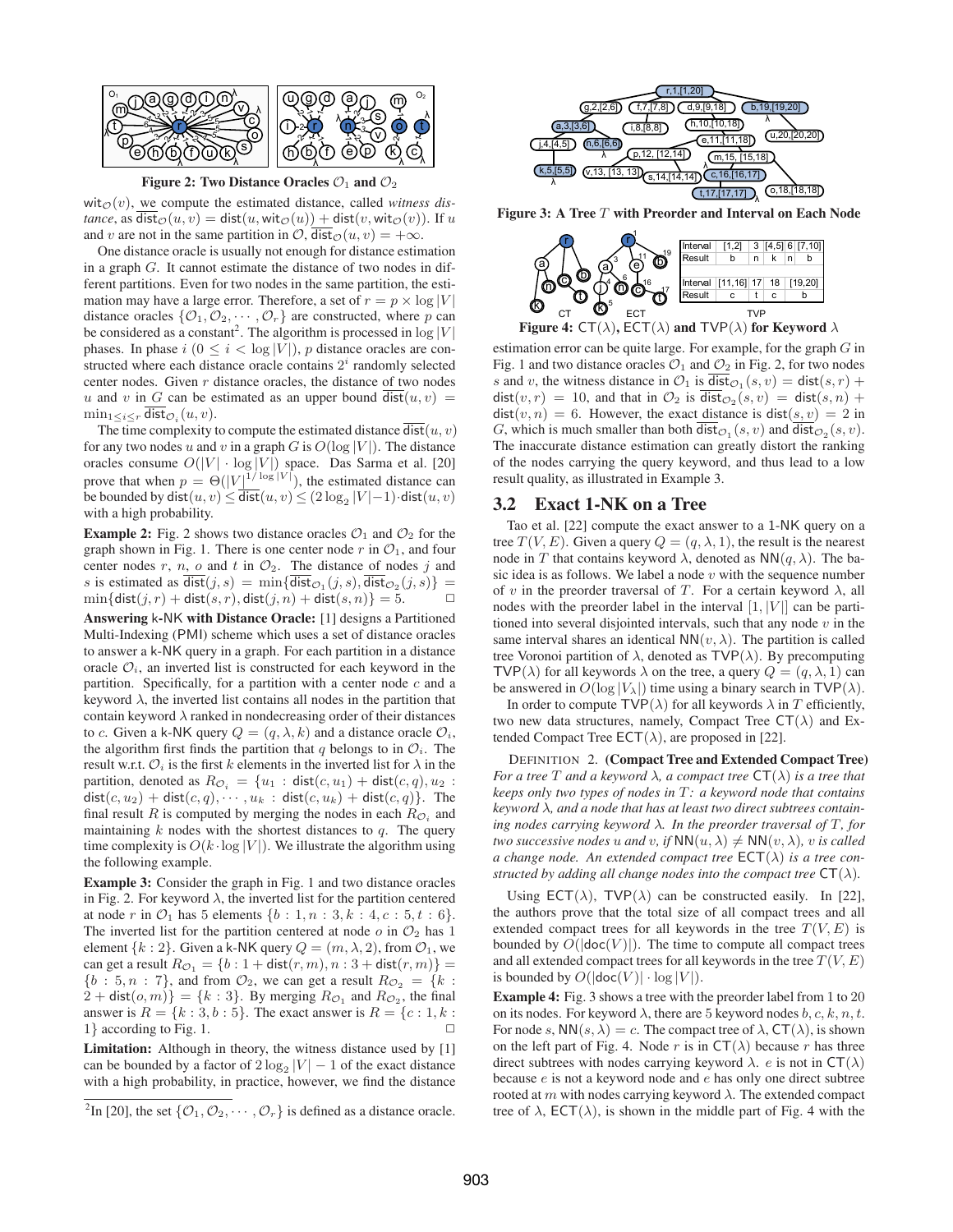preorder label marked beside each node. Node e is in  $\mathsf{ECT}(\lambda)$ , because for its parent node h,  $NN(h, \lambda) = b \neq NN(e, \lambda) = c$ . The tree Voronoi partition of  $\lambda$ , TVP( $\lambda$ ), is shown on the right part of Fig. 4. For node s with preorder label 14, it is in the interval [11, 16], thus  $NN(s, \lambda) = c$  as listed in  $TVP(\lambda)$ .

# **4. SOLUTION OVERVIEW**

**Answering** k**-**NK **on a Graph using Tree Distance:** To address the drawback of witness distance, in this paper, we propose to use *tree distance* in processing a k-NK query. We observe that for a partition of a distance oracle, we can construct a shortest path tree rooted at the center node of the partition. Since a tree contains more structural information than a star, using tree distance will be more accurate than using witness distance for estimating the distance of two nodes. For a distance oracle  $\mathcal{O}_i$ , let the set of trees constructed in  $\mathcal{O}_i$  be  $T_i$ .  $T_i$  can be considered as a tree by adding a virtual root and several virtual edges with weight  $+\infty$  that connect the new virtual root to every root node in  $T_i$  respectively. Let the k-NK result on tree  $T$  be  $R_T$ . Suppose we have an algorithm to compute  $R_T$  on a tree T, we can solve the k-NK problem in a graph by merging  $R_{T_i}$  for each tree  $T_i$ ,  $1 \leq i \leq r$ . Obviously, such a result will be more accurate than the result by [1]. The following example illustrates the k-NK query processing based on tree distance.

**Example 5:** For the distance oracles  $\mathcal{O}_1$  and  $\mathcal{O}_2$  shown in Fig. 2, the corresponding shortest path trees  $T_1$  and  $T_2$  are shown in Fig. 5. For  $T_1$ , there is only 1 tree rooted at r because there is only 1 partition in  $\mathcal{O}_1$ . For  $T_2$ , there are 4 trees rooted at nodes  $n, o, r, t$ respectively, because there are 4 partitions in  $\mathcal{O}_2$ . In each tree, the path from any node to the root node is a shortest path in the original graph. For two nodes s and v, their tree distance is 2 in both  $T_1$  and  $T_2$ , the same as the exact distance dist(s, v) in G. For a k-NK query  $Q = (m, \lambda, 2)$ , we have  $R_{T_1} = \{c : 1, t : 2\}$ , and  $R_{T_2} = \{k : 1\}$ . By merging  $R_{T_1}$  and  $R_{T_2}$ , we get  $R = \{c: 1, k: 1\}$ . Such a result is much better than the result in Example 3 computed using witness distance for the same query.  $\Box$ 

With the tree distance formulation, the key operation in answering a k-NK query on a graph is to answer the k-NK query on a tree. Therefore, we start with processing a k-NK query on a tree.

**Answering** k**-**NK **on a Tree:** We show that it is nontrivial to answer a k-NK query on a tree efficiently even if  $k$  is bounded. Our first attempt is to extend the existing 1-NK solution on a tree  $T(V, E)$ in [22]. Recall that in [22], for a certain keyword  $\lambda$ , the range  $[1, |V|]$  is partitioned into several disjoint intervals, and nodes with the preorder label in an identical interval share the same 1-NK result. When  $k \geq 2$ , each interval needs to be further partitioned to ensure that all nodes with the preorder label in the same interval share an identical k-NK result. The number of intervals increases exponentially w.r.t. the number of keyword nodes on the tree until it reaches |V| for a keyword  $\lambda$ . Clearly, using such an approach, the index size is too large in practice even for a small  $k$ . Our second attempt is that, for each node v on the tree  $T(V, E)$  and each keyword  $\lambda$ , we precompute its  $\overline{k}$  nearest nodes that contain  $\lambda$ . When processing a query  $Q = (q, \lambda, k)$  with  $k \leq \overline{k}$ , we can simply retrieve the precomputed result on node  $q$  and output the first  $k$  nodes directly. Such an approach is impractical because for each keyword  $\lambda$ , we need  $O(k \cdot |V|)$  space to store the precomputed results.

In the following, we first introduce two algorithms for answering exact k-NK on a tree  $T(V, E)$ . Our first algorithm tree-boundk can only handle bounded k values with query processing time  $O(k +$  $\log |V_{\lambda}|$  and index size  $O(k \cdot |\text{doc}(V)|)$  for all keywords where k is an upper bound value of  $k$ . Our second algorithm tree-pivot can handle an arbitrary k with query processing time  $O(k \cdot \log |V|)$ 



**Algorithm 1**: tree-boundk (Q,T)

| <b>Input:</b> A k-NK query $Q = (q, \lambda, k)$ , and a tree T.      |
|-----------------------------------------------------------------------|
| <b>Output:</b> Answer for $Q$ on $T$ .                                |
| $1 R \leftarrow \emptyset$ :                                          |
| 2 $(u, u') \leftarrow$ the entry edge of q on $CT(\lambda)$ ;         |
| 3 $R \leftarrow R \otimes_k (cand_\lambda(u) \oplus dist(q, u));$     |
| 4 $R \leftarrow R \otimes_k (cand_{\lambda}(u') \oplus dist(q, u'));$ |
| 5 return $R$ :                                                        |
| and index size $O( \text{doc}(V)  \cdot \log  V )$ for all keywords   |

which is independent of  $k$ . We then show our algorithm for approximate k-NK on a graph by merging results on a bounded number of trees. We propose a global storage technique to further reduce the index size and the query time on a graph. Finally we show how to extend our method to handle a query with multiple keywords.

# **5. K-NK ON A TREE FOR A SMALL K**

In this section, we study how to answer a k-NK query  $Q =$  $(q, \lambda, k)$  on a tree  $T(V, E)$ . We first consider a common scenario when users are interested in a small number of answer nodes bounded by a small constant  $\overline{k}$ , i.e.,  $k \leq \overline{k}$ . Recall that for a keyword  $\lambda$ , its compact tree  $CT(\lambda)$  keeps all the structural information of  $\lambda$  on the tree T. Our idea is to precompute the top- $\overline{k}$  results for every keyword  $\lambda$  and every node on  $CT(\lambda)$ . Since the total size of all compact trees is bounded by  $O(|\text{doc}(V)|)$ , the total space to store the top-k results of nodes on all compact trees is bounded by  $O(k \cdot |\text{doc}(V)|)$ . Given a query  $Q = (q, \lambda, k)$ , if q is on  $CT(\lambda)$ , we can simply report the precomputed answer on  $CT(\lambda)$ . If q is not on  $CT(\lambda)$ , we need to find a way to construct the answer using the precomputed results as well as the structure of  $CT(\lambda)$  and T. In the following, we first introduce how to answer a k-NK query using  $CT(\lambda)$ , followed by discussions on the construction of the index.

# **5.1 Query Processing**

For a keyword  $\lambda$ , and each node v in the compact tree  $CT(\lambda)$ , we use a *candidate list* cand<sub> $\lambda$ </sub>(*v*) to denote the precomputed k-NK results for  $k = k$  on node v ranked in nondecreasing order of their distances to v, in the form of cand $\lambda(v) = \{v_1 : dist(v, v_1), v_2 :$  $\mathsf{dist}(v, v_2), \cdots, v_{\overline{k}}: \mathsf{dist}(v, v_{\overline{k}})\}$  where  $\mathsf{dist}(v, v_1) \leq \mathsf{dist}(v, v_2) \leq$  $\cdots \leq$  dist $(v, v_{\overline{k}})$ . Given a query  $Q = (q, \lambda, k)$  on a tree  $T(V, E)$ where  $k \leq \overline{k}$ , if q is in  $CT(\lambda)$ , we can simply report the first k elements in cand $_{\lambda}(q)$  as the answer. The difficult case is when q is not in  $CT(\lambda)$ . In order to answer such a query, we define an *entry edge* to be the edge in  $CT(\lambda)$  that is nearest to q. Intuitively, the entry edge plays a role of connecting the query node  $q$  to the compact tree  $CT(\lambda)$ . The formal definition of entry edge is as follows.

DEFINITION 3. *(Entry Node and Entry Edge) Given a compact tree*  $\mathsf{CT}(\lambda)$ *, for each edge*  $(u, u')$  *on*  $\mathsf{CT}(\lambda)$  *with* u' *being a child node of* u*,* (u, u′ ) *represents a unique path from* u *to* u ′ *on the original tree*  $T$ *. For any node*  $v$  *on*  $T$ *, we say*  $v$  *sticks to* $CT(\lambda)$ *, denoted as*  $v \in_s \mathsf{CT}(\lambda)$ *, if and only if there exists an edge*  $(u, u')$ *on*  $CT(\lambda)$  *such that* v *is on the path from* u *to* u' on T, otherwise *v* does not stick to  $CT(\lambda)$ , denoted as  $v \notin_{s} CT(\lambda)$ . For a node q *on* T*, let* v *be the first node on the path from* q *to the root node of* T such that  $v \in_{s} \mathsf{CT}(\lambda)$ *.* v is called the Entry Node of q w.r.t.  $\lambda$ *,*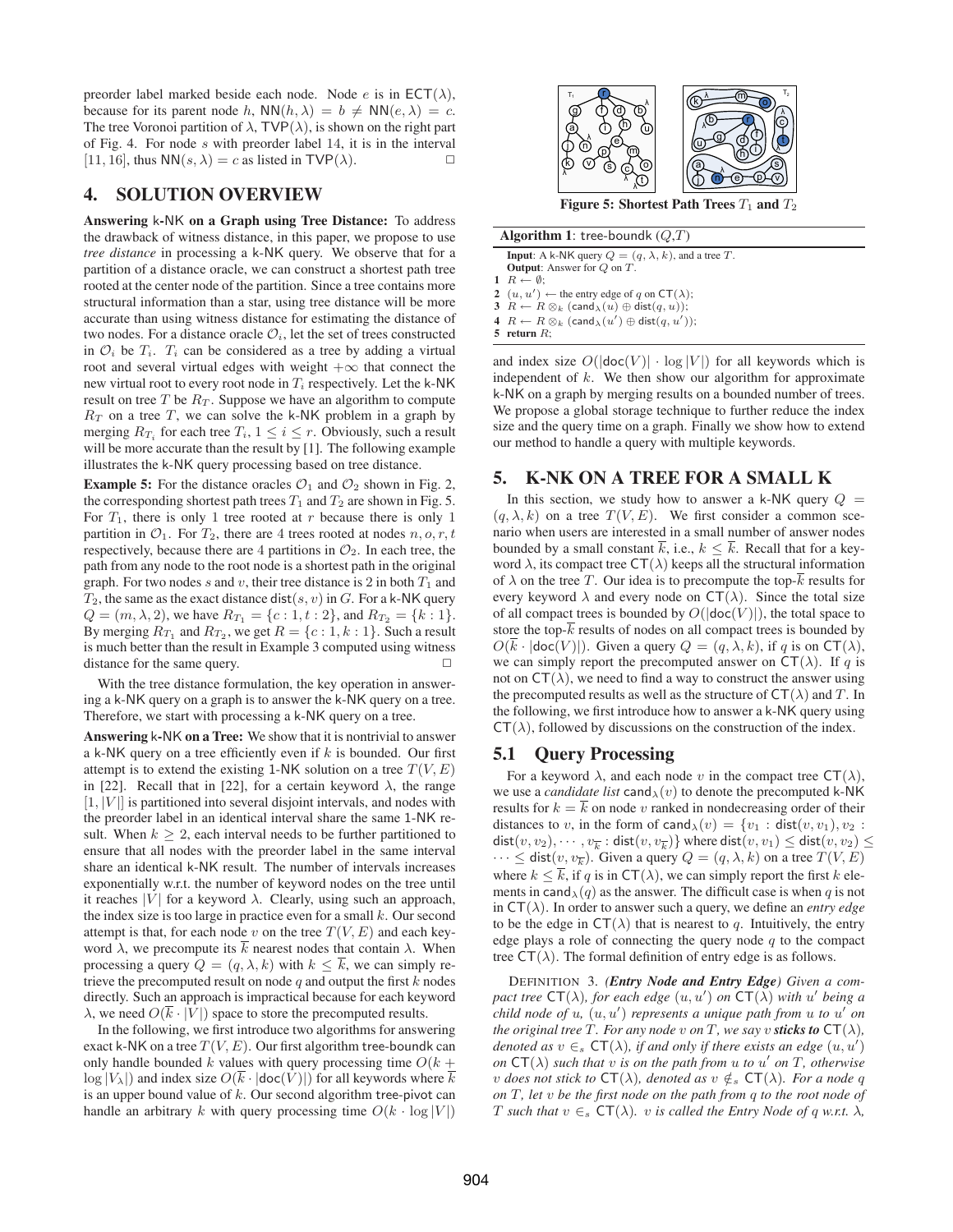**Algorithm 2**: operator  $R \oplus \delta$ 

| <b>Input:</b> Candidate list $R = \{u_1 : d_{u_1}, u_2 : d_{u_2}, \cdots \}$ , distance $\delta$ . |
|----------------------------------------------------------------------------------------------------|
| <b>Output:</b> A candidate list by adding $\delta$ to all distances in R.                          |
| $1 \ R' \leftarrow \emptyset$ :                                                                    |
| 2 for $i = 1$ to $ R $ do                                                                          |
| 3   $R' \leftarrow R' \bigcup \{u_i : d_{u_i} + \delta\};$                                         |
| 4 return $R'$ :                                                                                    |
|                                                                                                    |

*denoted as*  $EN_{\lambda}(q)$ *. The corresponding edge*  $(u, u')$  *on*  $CT(\lambda)$  *is called the Entry Edge of q w.r.t.*  $\lambda$ *, denoted as*  $EE_{\lambda}(q)$ *.* 

Note that for a node q and a keyword  $\lambda$ ,  $EE_{\lambda}(q)$  is an edge on the compact tree  $CT(\lambda)$ , and  $EN_{\lambda}(q)$  is a node on the original tree T. We use an example to illustrate the entry node and entry edge.

**Example 6:** For the tree T shown in Fig. 3 and keyword  $\lambda$ , the compact tree  $CT(\lambda)$  is shown on the left part of Fig. 4. For ease of illustration, we also mark the nodes in  $CT(\lambda)$  dark on the tree T in Fig. 3. For edge  $(r, c)$  in  $CT(\lambda)$ ,  $h \in_s CT(\lambda)$  because h is on the path from r to c in T.  $p \notin_{s} \mathsf{CT}(\lambda)$  since p is not on the tree path of any  $CT(\lambda)$  edge. For node v, its entry node is  $EN_{\lambda}(v) = e$ , as e is the first node on the path  $(v, p, e, h, d, r)$  such that  $e \in_{s} \mathsf{CT}(\lambda)$ . The entry edge for v is  $EE_{\lambda}(v) = (r, c)$  since the entry node e for  $v$  is on the path from  $r$  to  $c$  in  $T$ . The entry nodes and entry edges for some other nodes in  $T$  are listed in the following table.

| vode |                       |                                     | u                  |                           |        | $\boldsymbol{u}$ |
|------|-----------------------|-------------------------------------|--------------------|---------------------------|--------|------------------|
|      |                       |                                     | u                  |                           |        |                  |
|      | $\boldsymbol{\omega}$ | a,<br>ь.<br>$\overline{\mathbf{u}}$ | control.<br>∽<br>U | CH <sub>3</sub><br>۰<br>◡ | n<br>◡ | U                |

**The Algorithm:** Given a tree  $T(V, E)$ , for keyword  $\lambda$ , all keyword nodes are contained in  $CT(\lambda)$ . For any node  $q \in V$ , the path from q to any keyword node will go through the entry node  $EN_{\lambda}(q)$ . Based on such property, the result of a query  $Q = (q, \lambda, k)$  is identical with the result of the query  $Q' = (EN_{\lambda}(q), \lambda, k)$ . However,  $EN_{\lambda}(q)$  may not be on  $CT(\lambda)$ , thus the result of  $Q'$  is not necessarily precomputed. Let  $(u, u') = \mathsf{EE}_{\lambda}(q)$ , since  $\mathsf{EN}_{\lambda}(q)$  is on the path from u to u' on the tree T, the path from  $EN_{\lambda}(q)$  to any keyword node in  $T$  will go through either  $u$  or  $u'$ . Thus, the answer for  $Q'$  can be constructed by merging the precomputed candidate lists  $\mathsf{cand}_\lambda(u)$  and  $\mathsf{cand}_\lambda(u')$  on  $\mathsf{CT}(\lambda).$ 

Our algorithm for processing a query  $Q = (q, \lambda, k)$  on a tree T is shown in Algorithm 1. We assume that the compact tree  $CT(\lambda)$  for each keyword  $\lambda$  and the list cand $\lambda(u)$  for every node u on  $CT(\lambda)$ have been computed. After initializing the result  $R$  in line 1, we find the entry edge  $(u, u')$  for q on  $CT(\lambda)$  (line 2). We add a distance dist(q, u) to every node in cand $\lambda(u)$  using the  $\oplus$  operator, to reflect the distance from  $q$  to a keyword node via  $u$ . We then merge the new result into R using the  $\otimes_k$  operator (line 3). Similarly we apply the two operators to cand $\lambda(u')$  with the distance dist $(q, u')$ (line 4). We will describe the operators  $\oplus$  and  $\otimes_k$  later. We use the following example to illustrate the algorithm.

**Example 7:** Given the tree T shown in Fig. 3 and  $CT(\lambda)$  on the left part of Fig. 4, for a query  $Q = (o, \lambda, 2)$ , the entry edge  $EE_{\lambda}(o) =$  $(r, c)$ . Suppose the lists cand $\lambda(r) = \{b : 1, n : 3\}$  and cand $\lambda(c) =$  ${c : 0, t : 1}$  are precomputed. By adding dist $(o, r) = 5$  to cand<sub> $\lambda$ </sub> $(r)$ , and adding dist $(o, c) = 2$  to cand $\lambda$  $(c)$ , we get the new lists  $\{b : 6, n : 8\}$  for r and  $\{c : 2, t : 3\}$  for c. We merge the two lists and get the final result  $R = \{c : 2, t : 3\}.$ 

The efficiency of Algorithm 1 depends on three operations. The first operation is to find the entry edge for any node on  $T$  (line 2). The second operation is to calculate the distance of any two nodes on T, e.g., dist $(q, u)$  and dist $(q, u')$  (line 3-4). The third operation is to merge two sorted lists into a new one using operators ⊕ and  $\otimes_k$  (line 3-4). Next, we discuss the three operations separately.

| <b>Algorithm 3:</b> operator $R_1 \otimes_k R_2$                                                                                                                                                                                                                                                                                                                                                                             |  |  |  |  |  |
|------------------------------------------------------------------------------------------------------------------------------------------------------------------------------------------------------------------------------------------------------------------------------------------------------------------------------------------------------------------------------------------------------------------------------|--|--|--|--|--|
| <b>Input</b> : Two sorted candidate lists $R_1 = \{u_1 : d_{u_1}, u_2 : d_{u_2}, \cdots\}$                                                                                                                                                                                                                                                                                                                                   |  |  |  |  |  |
| $R_2 = \{v_1 : d_{v_1}, v_2 : d_{v_2}, \cdots \}$ , and result size k.                                                                                                                                                                                                                                                                                                                                                       |  |  |  |  |  |
| <b>Output:</b> The merged candidate list.                                                                                                                                                                                                                                                                                                                                                                                    |  |  |  |  |  |
| $1 R \leftarrow \emptyset; i \leftarrow 1; j \leftarrow 1;$                                                                                                                                                                                                                                                                                                                                                                  |  |  |  |  |  |
| 2 while $(i <  R_1  \text{ or } j <  R_2 )$ and $ R  \leq k$ do                                                                                                                                                                                                                                                                                                                                                              |  |  |  |  |  |
| if $i <  R_1 $ and $(d_{u_i} \leq d_{v_i}$ or $j \geq  R_2 )$ then<br>3                                                                                                                                                                                                                                                                                                                                                      |  |  |  |  |  |
|                                                                                                                                                                                                                                                                                                                                                                                                                              |  |  |  |  |  |
| $\begin{array}{c c} \mathbf{3} & \mathbf{1} & \mathbf{1} & \mathbf{1} & \mathbf{1} & \mathbf{1} & \mathbf{1} & \mathbf{1} & \mathbf{1} & \mathbf{1} & \mathbf{1} & \mathbf{1} & \mathbf{1} & \mathbf{1} & \mathbf{1} & \mathbf{1} & \mathbf{1} & \mathbf{1} & \mathbf{1} & \mathbf{1} & \mathbf{1} & \mathbf{1} & \mathbf{1} & \mathbf{1} & \mathbf{1} & \mathbf{1} & \mathbf{1} & \mathbf{1} & \mathbf{1} & \mathbf{1} & \$ |  |  |  |  |  |
| <b>else if</b> $j <  R_2 $ and $(d_{v_j} \leq d_{u_i} \text{ or } i \geq  R_1 )$ then<br>6                                                                                                                                                                                                                                                                                                                                   |  |  |  |  |  |
|                                                                                                                                                                                                                                                                                                                                                                                                                              |  |  |  |  |  |
| 7<br>8<br>If $v_j \notin R$ then $R \stackrel{j}{\leftarrow} R \bigcup \{v_j : d_{v_j}\};$<br>8<br>If $j \leftarrow j+1;$                                                                                                                                                                                                                                                                                                    |  |  |  |  |  |
| return $R$ :<br>9                                                                                                                                                                                                                                                                                                                                                                                                            |  |  |  |  |  |

**Finding the Entry Edge:** Given a keyword  $\lambda$ , for any node v on a tree  $T(V, E)$ , our idea of finding the entry edge  $\mathsf{EE}_{\lambda}(v)$  of v is similar to the idea of finding the 1-NK answer using the tree Voronoi partition TVP( $\lambda$ ) in [22]. For the range [1, |V||, we partition it into several disjoint intervals, such that nodes with the preorder label in the same interval share an identical entry edge. We call such partition an *entry edge partition* for  $\lambda$ , denoted as  $\mathsf{EEP}(\lambda)$ . Given  $EEP(\lambda)$ ,  $E E_{\lambda}(v)$  can be computed easily using a binary search in  $\mathsf{EEP}(\lambda)$  in  $O(\log |V_\lambda|)$  time. In the next subsection, we show how to build  $\mathsf{EEP}(\lambda)$  for all keywords efficiently and prove that the total size of  $\mathsf{EEP}(\lambda)$  for all keywords in T is bounded by  $O(\mathsf{doc}|V|)$ .

**Computing Tree Distance:** Given a tree  $T(V, E)$  with root r, suppose the distance from  $r$  to every node in  $T$  has been precomputed. For any two nodes u and v on T, we denote  $\mathsf{LCA}(u, v)$  as their lowest common ancestor. The distance of  $u$  and  $v$  can be computed as  $dist(u, v) = dist(r, u) + dist(r, v) - 2dist(r, LCA(u, v))$ . Using the techniques in [2],  $\mathsf{LCA}(u, v)$  can be found in  $O(1)$  time using  $O(|V|)$  index space. Thus dist $(u, v)$  for any two nodes u and v on T can be computed in  $O(1)$  time using  $O(|V|)$  index space.

**Merging Results:** The results are merged using two operators ⊕ and  $\otimes_k$ . Algorithm 2 shows the operator  $\oplus$ , which takes a candidate list R and a distance  $\delta$  as input, and outputs a candidate list by adding  $\delta$  to all distances in R. The time complexity for the  $\oplus$  operator is  $O(|R|)$ . Algorithm 3 shows the operator  $\otimes_k$ , which takes two candidate lists  $R_1$  and  $R_2$  sorted in nondecreasing order of the distances, and a value  $k$  as input, and outputs the merged candidate list R. R contains at most k elements sorted in nondecreasing order of the distances. R can be constructed by visiting each element in  $R_1$  and  $R_2$  at most once. The time complexity for the  $\otimes_k$  operator is  $O(\min\{|R_1| + |R_2|, k\})$ . The  $\otimes_k$  and  $\oplus$  operators satisfy the commutative, associative and distributive laws as follows.

(Commutative Law)  $R_1 \otimes_k R_2 = R_2 \otimes_k R_1$ . (Associative Law)  $(R_1 \otimes_k R_2) \otimes_k R_3 = R_1 \otimes_k (R_2 \otimes_k R_3)$ .

(Distributive Law)  $(R_1 \otimes_k R_2) \oplus d = (R_1 \oplus d) \otimes_k (R_2 \oplus d)$ .

THEOREM 1. *Algorithm 1 computes the exact* k*-*NK *answer for a query*  $Q = (q, \lambda, k)$  *on a tree*  $T(V, E)$  *in*  $O(k + \log |V_{\lambda}|)$  *time.* 

Algorithm 1 uses the novel idea of entry edge, and elegantly extends the 1-NK method [22] to handle k-NK  $(k > 1)$  with the same query time complexity, except for an extra linear cost  $O(k)$  indispensable for reporting the results.

Given the tree T, for every keyword  $\lambda$ , besides the compact tree  $CT(\lambda)$ , two more indexes are needed. The first index, the *entry edge partition*  $\mathsf{EEP}(\lambda)$ , is to find the entry edge for any node on T. The second index is the *candidate list* cand<sub> $\lambda$ </sub>(*v*) for every node on  $CT(\lambda)$ . Below we show how to construct the two indexes.

## **5.2 Construction of Entry Edge Partition**

Given a tree  $T(V, E)$ , for each keyword  $\lambda$ , sharing the similar idea with the tree Voronoi partition  $\text{TVP}(\lambda)$ , we construct an entry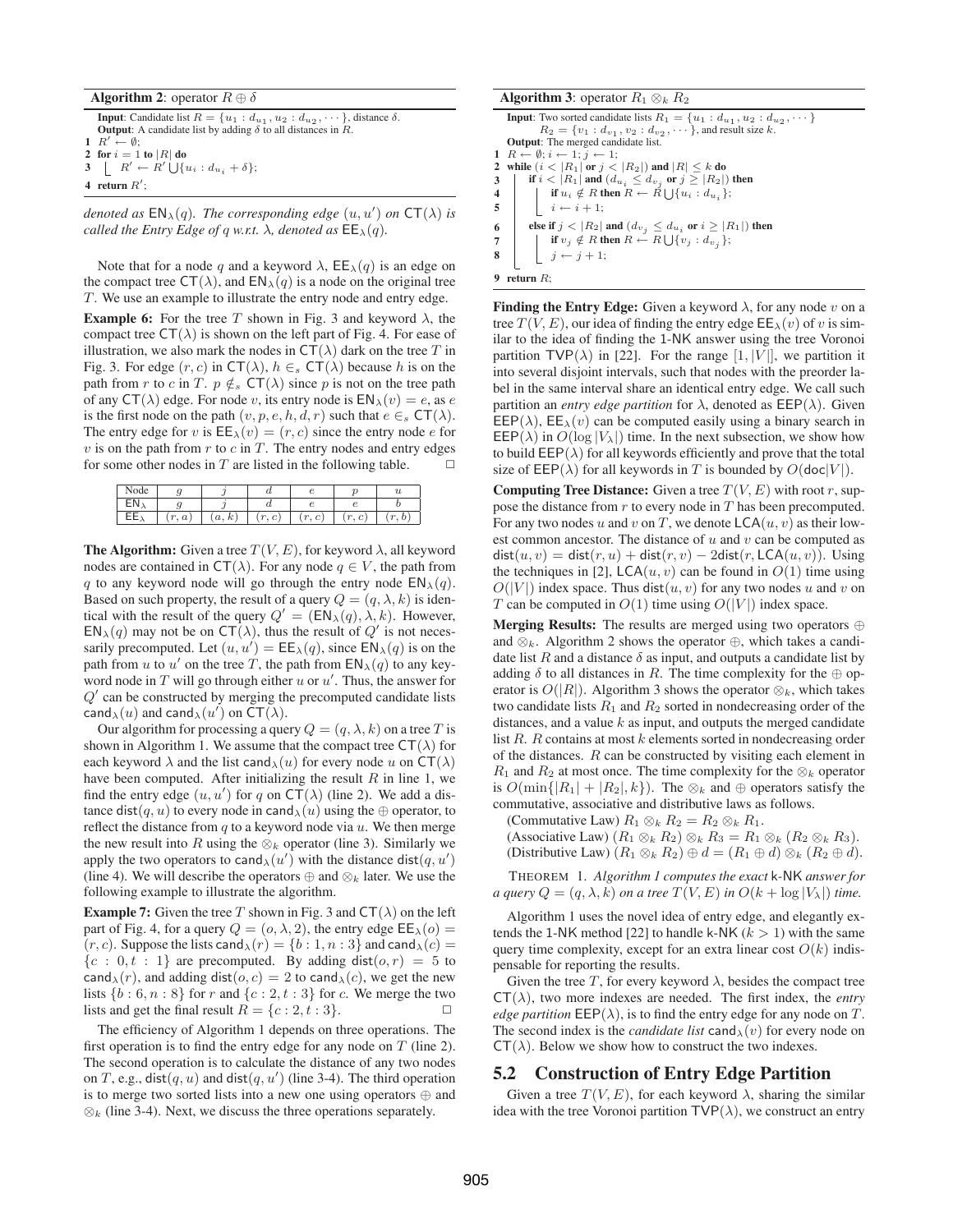#### **Algorithm 4: EEP-construct**  $(T, \mathsf{CT}(\lambda))$

```
Input: A tree T(V, E) and a labelled compact tree CT(\lambda).
     Output: Entry edge partition \mathsf{EEP}(\lambda).
 1 r \leftarrow the original root of CT(\lambda);<br>2 EEP(\lambda) \leftarrow \emptyset;
2 EEP(\lambda) ←
3 partition(EEP(\lambda), [1, |V||, (\phi, r), CT(\lambda));
4 return EEP(\lambda);5 Procedure partition(\mathsf{EEP}(\lambda), interval [s, t], edge (u, u'), \mathsf{CT}(\lambda))
 6 foreach subnode u'' of u' on CT(\lambda) in increasing preorder do
 7 | [s', t'] \leftarrow interval of (u', u'');
 8 if s < s' then add ([s, s' - 1], (u, u')) to \textsf{EEP}(\lambda);9 \qquad partition(EEP(\lambda), [s', t'], (u', u''), CT(\lambda));
10 s \leftarrow t' + 1;if s \leq t then add ([s, t], (u, u')) to \text{EEP}(\lambda);
```
edge partition  $\mathsf{EEP}(\lambda)$ , which divides  $[1, |V|]$  into several disjoint intervals, such that nodes in  $V$  with preorder in the same interval share an identical entry edge on  $CT(\lambda)$ . In order to construct the entry edge partition, for each edge  $(u, u')$  on  $CT(\lambda)$ , we label  $(u, u')$  with an interval according to the following definition.

DEFINITION 4. **(Labeled Compact Tree)** *Given a tree* T*, a node* v on T has an interval  $[s_v, t_v]$  where  $s_v$  is the preorder label *of*  $v$  *on*  $T$  *and*  $t_v$  *is the maximum preorder label for all nodes in the subtree rooted at v. Given a compact tree*  $CT(\lambda)$ *, for any edge*  $(u, u')$  on  $\mathsf{CT}(\lambda)$ , let the branching node of  $(u, u')$  be the first node *along the path from* u *to* u ′ *on* T*, and denote it as* ub*. We label edge*  $(u, u')$  with the interval of  $u<sub>b</sub>$ .

The label of every edge on a compact tree  $CT(\lambda)$  can be computed easily when constructing  $CT(\lambda)$ . Given any node v on a tree T and an edge  $(u, u')$  on a compact tree  $CT(\lambda)$ , denote the branching node of  $(u, u')$  as  $u<sub>b</sub>$ , then v is in the subtree rooted at  $u<sub>b</sub>$  if and only if the preorder label of v on T is in the interval of  $u<sub>b</sub>$ , which is identical with the label of edge  $(u, u')$ . For ease of presentation, for each labeled compact tree  $CT(\lambda)$ , we add a virtual root  $\phi$  and an edge from  $\phi$  to the original root of  $CT(\lambda)$ . We use the following example to illustrate the labeled compact tree.

**Example 8:** For the tree T shown in Fig. 3, we mark the preorder and the interval of each node on the tree. For the node  $h$ , its interval is [10, 18] because the preorder of h on T is 10 and the maximum preorder for all nodes on the subtree rooted at h is 18. The labeled compact tree  $CT(\lambda)$  for keyword  $\lambda$  is shown on the left part of Fig. 6. For the edge  $(r, c)$  on  $CT(\lambda)$ , its branching node is d because d is the first node along the path  $(r, d, h, e, m, c)$  on T. The label of edge  $(r, c)$  is the interval of node d, which is [9, 18].  $\Box$ 

For a compact tree  $CT(\lambda)$  of tree T and a keyword  $\lambda$ , suppose  $(u, u')$  on  $CT(\lambda)$  is an entry edge of a node v on tree T, i.e.,  $EE_{\lambda}(v) = (u, u')$ . The preorder of v is in the interval of  $(u, u')$ , because the interval of  $(u, u')$  contains all nodes under the subtree rooted at the branching node of  $(u, u')$ . Based on such an observation, by excluding the intervals of all edges under the subtree rooted at u' in  $CT(\lambda)$  from the interval of  $(u, u')$ , nodes with preorder in the remaining intervals will use  $(u, u')$  as the entry edge. For example, in the compact tree  $CT(\lambda)$  shown in Fig. 6, the edge  $(\phi, r)$ has an interval  $[1, 20]$ . r has three branches with intervals  $[2, 6]$ , [9, 18] and [19, 20] respectively. By excluding the three intervals from  $[1, 20]$ , two intervals  $[1, 1]$  and  $[7, 8]$  are left. Thus nodes with preorder in either of the two intervals  $[1, 1]$  and  $[7, 8]$  share the same entry edge  $(\phi, r)$ . For edge  $(r, c)$  with interval [9, 18], by excluding interval  $[17, 17]$  of the only branch of c, nodes with preorder in either of the two intervals [9, 16] and [18, 18] share the same entry edge  $(r, c)$ .

Algorithm 4 shows the construction of the entry edge partition EEP( $\lambda$ ) on CT( $\lambda$ ) for a keyword  $\lambda$ . After initializing EEP( $\lambda$ ) (line 2), the main operation is a recursive procedure partition (line 3),



**Figure 6: Labeled Compact Tree and Entry Edge Partition**

to partition the interval  $[1, |V|]$  to several disjoint intervals. Each entry in  $\text{EEP}(\lambda)$  is in the form of  $([s, t], (u, u'))$  denoting that nodes with the preorder label in the interval  $[s, t]$  share the same entry edge  $(u, u')$ . For an edge  $(u, u')$  with interval [s, t], the procedure processes every child node  $u''$  of  $u'$  on  $CT(\lambda)$  in increasing preorder of  $u''$  (line 6). For each edge  $(u', u'')$  with interval  $[s', t']$ , the interval [s, t] is partitioned into three parts:  $[s, s' - 1]$ ,  $[s', t']$ and  $[t' + 1, t]$ . The first part is added to  $\text{EEP}(\lambda)$  with the entry edge  $(u, u')$  if it is not empty (line 8). The second part is processed recursively for edge  $(u', u'')$  (line 9), and the third part is left to be further partitioned by other child nodes of  $u'$  by simply setting  $s$  to be  $t' + 1$  (line 10). After processing all child nodes of u', if [s, t] is still not empty, we add [ $s, t$ ] to  $\text{EEP}(\lambda)$  with the entry edge  $(u, u')$ (line 11).

The time complexity of Algorithm 4 is  $O(|V(CT(\lambda))|)$  since every node on  $CT(\lambda)$  is visited once. For each edge  $(u, u')$  on  $CT(\lambda)$ , at most two intervals are added into  $EEP(\lambda)$ . One is added before invoking partition for edge  $(u, u')$  (line 8) and the other is added at the end of partition for  $(u, u')$  (line 11). Thus the total number of intervals in  $\mathsf{EEP}(\lambda)$  is no more than  $2 \times |V(\mathsf{CT}(\lambda))|$ .

**Example 9:** For the labeled compact tree  $CT(\lambda)$  shown in Fig. 6, when invoking partition(EEP( $\lambda$ ), [1, 20], ( $\phi$ , r), CT( $\lambda$ )), we process the three child nodes  $a, c, b$  of  $r$  in order. We first process edge  $(r, a)$  with interval  $[2, 6]$ , which divides the interval  $[1, 20]$  into three parts: [1, 1], [2, 6], and [7, 20]. [1, 1] is added into  $\mathsf{EEP}(\lambda)$ with the entry edge  $(\phi, r)$ . [2, 6] is processed recursively by invoking partition(EEP( $\lambda$ ), [2, 6], (r, a), CT( $\lambda$ )), and [7, 20] is processed by the other two child nodes c and b similarly.  $\mathsf{EEP}(\lambda)$  is shown on the right part of Fig. 6.  $\Box$ 

THEOREM 2. For a tree  $T(V, E)$  with the compact trees for *all keywords constructed, the entry edge partition*  $\mathsf{EEP}(\lambda)$  *for all keywords can be constructed in* O(|doc(V )|) *time and stored in*  $O(|\textsf{doc}(V)|)$  *space.* 

#### **5.3 Construction of Candidate List**

Given a compact tree  $CT(\lambda)$  for a tree T and a keyword  $\lambda$ , we need to compute the candidate list cand $\lambda(v)$  for every node v on  $CT(\lambda)$ . Since  $CT(\lambda)$  keeps the structural information of all keyword nodes in T, it is sufficient to search only on  $CT(\lambda)$  to calculate cand<sub>λ</sub>(v). A simple solution is to compute each cand<sub>λ</sub>(v) separately on  $CT(\lambda)$ . This approach may take  $O(|V(CT(\lambda))|)$  time to calculate cand $\lambda(v)$  for a node v, thus  $O(|V(CT(\lambda))|^2)$  time to compute all candidate lists in  $CT(\lambda)$  for one keyword  $\lambda$ , which is too slow.

In order to save the computational cost, we design a novel method to update the candidate list of a node using those of its nearby nodes on the tree  $CT(\lambda)$ . Note that in  $CT(\lambda)$ , the path between two nodes  $u, v$  is unique: from node  $u$  to the lowest common ancestor of  $u$  and v,  $\mathsf{LCA}(u, v)$ , and then from  $\mathsf{LCA}(u, v)$  to v. Based on this observation, we can follow the path to propagate the candidate list on  $u$ to v. Using this idea, we just need to traverse the tree  $CT(\lambda)$  twice to build the candidate lists for all nodes on  $CT(\lambda)$ . The first traversal on  $CT(\lambda)$  is a bottom-up one, such that the candidate list on each node is propagated to all its ancestors on  $CT(\lambda)$ . The second traversal on  $CT(\lambda)$  is a top-down one, such that the candidate list on each node is further propagated to all its descendants.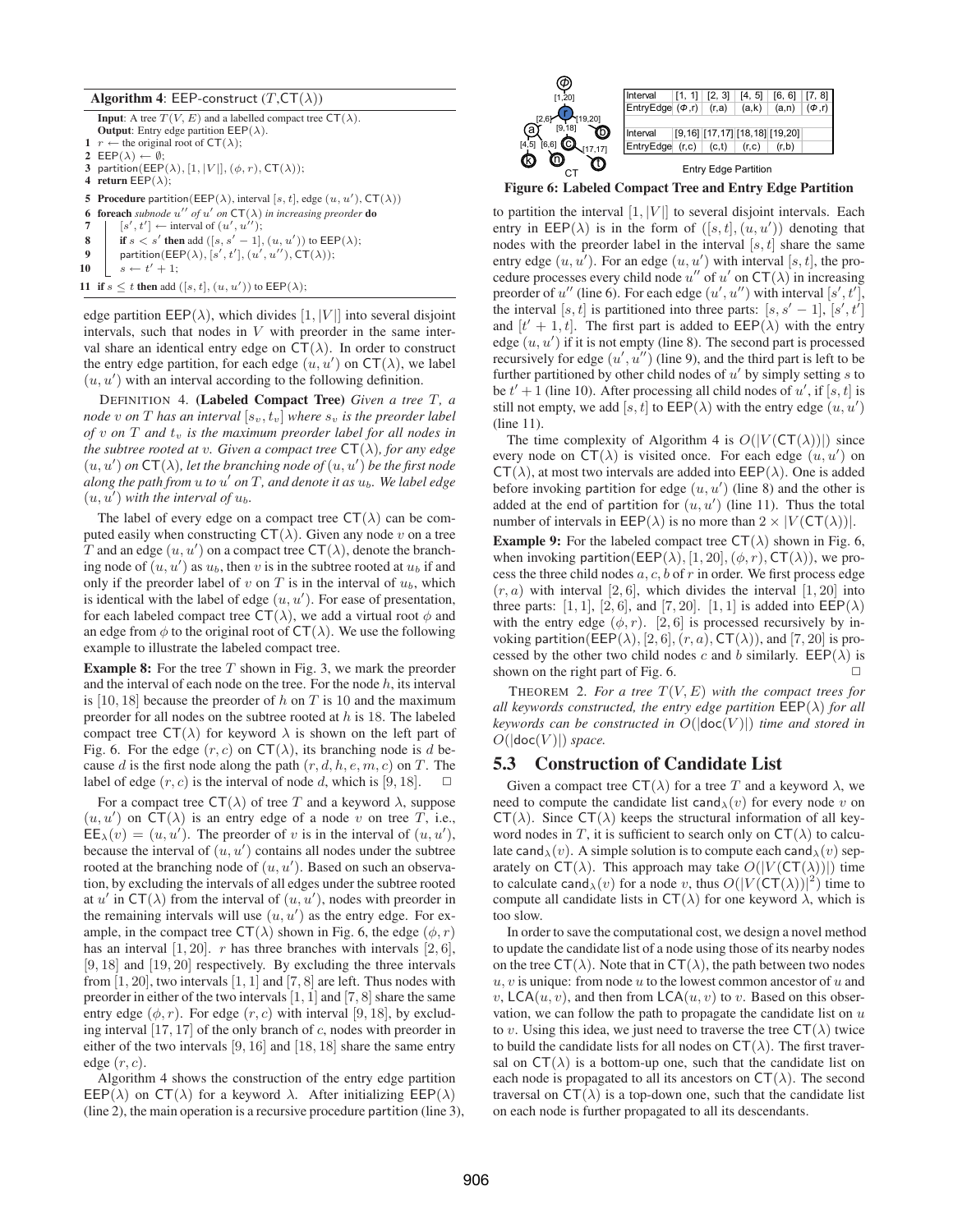



Algorithm 5 shows the construction of the candidate lists on  $CT(\lambda)$ . We first initialize the candidate list for each keyword node to be the node itself and initialize the candidate list for each nonkeyword node to be  $\emptyset$  (line 1-2). We then traverse  $CT(\lambda)$  in a bottom-up fashion, e.g., using postorder traversal. For each node  $v$ traversed, we merge cand<sub>λ</sub>(v) into that of its parent node u by adding a distance dist(u, v) to the list cand<sub> $\lambda$ </sub>(v) (line 3-5). At last, we traverse  $CT(\lambda)$  in a top-down fashion, e.g., using preorder traversal. For each node  $v$  traversed, we merge the list of  $v$ 's parent node u, cand $\lambda(u)$ , into that of v by adding a distance dist $(u, v)$ to the list cand $_{\lambda}(u)$  (line 6-8). Since the  $\otimes_{\overline{k}}$  operator takes  $O(k)$ time, the time complexity of Algorithm 5 is  $O(\overline{k} \cdot |V(CT(\lambda))|)$ using  $O(\overline{k} \cdot |V(CT(\lambda))|)$  space.

**Example 10:** Fig. 7 shows the candidate lists after the bottom-up phase and the top-down phase for the compact tree  $CT(\lambda)$  shown on the left part of Fig. 4. Initially, the candidate list for t is  $\{t: 0\}$ and the candidate list for c is  $\{c: 0\}$ . Since c is a parent node of t, in the bottom-up phase, the list of  $t$  is propagated and merged into that of c by adding a distance dist(c, t) = 1, thus cand $\lambda(c) = \{c :$  $0, t : 1$  after the bottom-up phase. In the top-down phase, the list of c is propagated and merged into that of t, thus  $\text{cand}_{\lambda}(t) = \{t :$  $0, c : 1$  after the top-down phase.

THEOREM 3. *Given a tree*  $T$ *, an upper bound of*  $k$ *,*  $\overline{k}$ *, and* CT( $\lambda$ ) *for all keywords*  $\lambda$ *, the candidate lists* cand $\lambda$ (*v*) *for all keywords*  $\lambda$  *and all nodes*  $v$  *on*  $CT(\lambda)$  *can be constructed in*  $O(\overline{k} \cdot \overline{k})$  $|doc(V)|$ *) time and stored in*  $O(k \cdot |doc(V)|)$  *space.* 

## **6. K-NK ON A TREE FOR A LARGE K**

Algorithm 1 can only process a k-NK query  $Q = (q, \lambda, k)$  with a bounded k, i.e.,  $k \leq \overline{k}$ , on a tree T. If k can be arbitrarily large, the index size cannot be bounded. In this section, we will remove the restriction on  $k$  and introduce an algorithm to handle a k-NK query for an arbitrary  $k$ , with an index size independent of  $k$ .

## **6.1 A Basic Pivot Approach**

Recall that for a node u that contains keyword  $\lambda$  and an arbitrary node v in a tree T, the path from v to u is unique on T, and can be divided into two segments: the first segment is from  $v$  to their lowest common ancestor  $\mathsf{LCA}(u, v)$ , and the second segment is from  $LCA(u, v)$  to u. Our basic idea is to compute the first segment online and precompute the results regarding the second segment offline. Thus, in the precomputing phase, instead of propagating a keyword node  $u$  to all nodes in  $T$  to update their candidate lists, we just need to propagate  $u$  to its ancestors in  $T$ . In the query processing phase, we do not search the whole tree to get the answer for a



**Figure 8: Basic Pivot Approach**

query, but instead, we just need to merge the precomputed candidates along the path from the query node to the root node of the tree T. Using this method, the size of the index to keep the candidate nodes can be largely reduced at the expense of longer query time.

We use depth(T) to denote the depth of tree T, and depth(u, T) to denote the depth of node u on tree T. For any two nodes u and v on  $T$ ,  $u$  is a pivot of  $v$  if and only if  $u$  is an ancestor of  $v$  on  $T$ . For each node v, we denote the set of pivots of v on T as  $PV(v, T)$ . We have  $|PV(v, T)| =$  depth $(v, T)$ . Given a keyword  $\lambda$ , for each node u on tree T, we use the candidate list cand $\lambda(u)$  to denote the set of nodes that contain keyword  $\lambda$  on the subtree rooted at u on tree  $T$ , sorted in nondecreasing order of their distances to  $u$ . The candidate list is in the form of cand $\lambda(u) = \{u_1 : \text{dist}_T(u, u_1), u_2 :$  $dist_T(u, u_2), \dots$ } where  $dist_T(u, u_1) \leq dist_T(u, u_2) \leq \dots$ . In order to handle an arbitrary k, the size of cand $\lambda(u)$  is not bounded by any predefined k. Clearly, a node  $v \in \text{cand}_{\lambda}(u)$  if and only if v contains keyword  $\lambda$  and  $u \in PV(v, T)$ . In other words, a keyword node  $v$  only appears in the candidate lists of its pivots. As a  $\sum_{v \in V_{\lambda}} |PV(v, T)| = \sum_{v \in V_{\lambda}}$  depth $(v, T)$ . We use the following result, for any keyword  $\lambda$ , the total size of all candidate lists for  $\lambda$  is example to illustrate the pivot based approach.

**Example 11:** Fig. 8 shows a tree T with depth $(T) = 6$ . For keyword  $\lambda$ , the nodes that contain  $\lambda$  are marked with bold circles. For every node v, we create a candidate list cand $\lambda(v)$  that contains all keyword nodes in its subtree, sorted in nondecreasing distances to v. For example, cand $\chi(g) = \{n : 2, k : 3\}$  means there are two keyword nodes  $n$  and  $k$  in the subtree rooted at  $q$  with distances 2 and 3 to g respectively. For node p,  $PV(p,T) = \{r, d, h, e\}$ . For a k-NK query  $Q = (d, \lambda, 3)$ , the path from d to the root r contains two nodes d and r. We merge the lists cand<sub> $\lambda$ </sub>(d) and cand<sub> $\lambda$ </sub>(r) by adding a distance dist $(r, d) = 1$  to all elements in cand<sub> $\lambda$ </sub> $(r)$ . The final answer for Q is  $\{b: 2, c: 4, n: 4\}.$ 

## **6.2 Pivot Approach with Tree Balancing**

The problem is not perfectly solved using the basic pivot approach above. The reasons are twofold. First, in the precomputing phase, the index size for each keyword  $\lambda$  is  $\sum_{v \in V_{\lambda}}$  depth $(v, T)$ , which can be large if  $depth(v, T)$  is large. Second, when processing a query  $Q = (q, \lambda, k)$ , we need to traverse all nodes from the query node q to the root of T. This is also costly if depth $(q, T)$  is large. Thus the key to optimizing both index space and query time is to reduce the average depth of nodes on the tree. A simple solution is to rotate the tree  $T$  to find a proper root such that the average depth of nodes is minimized. However, such an approach cannot essentially solve the problem, as illustrated by the following example. Let  $T(V, E)$  be a chain of  $2n+1$  nodes where every node contains keyword  $\lambda$ . The best way is to select the middle node on the chain as the root to minimize the average depth of nodes. The total index size is  $\sum_{v\in V_\lambda} \mathsf{depth}(v,T) = \sum_{v\in V(T)} \mathsf{depth}(v,T) =$  $n(n-1)$ , which is  $O(n^2)$ . Furthermore, we need to traverse n nodes to answer a query when the query node  $q$  is at one end of the chain, leading to  $O(n)$  query time. This example shows that both the index space and query processing can still be very costly, even though we rotate the tree.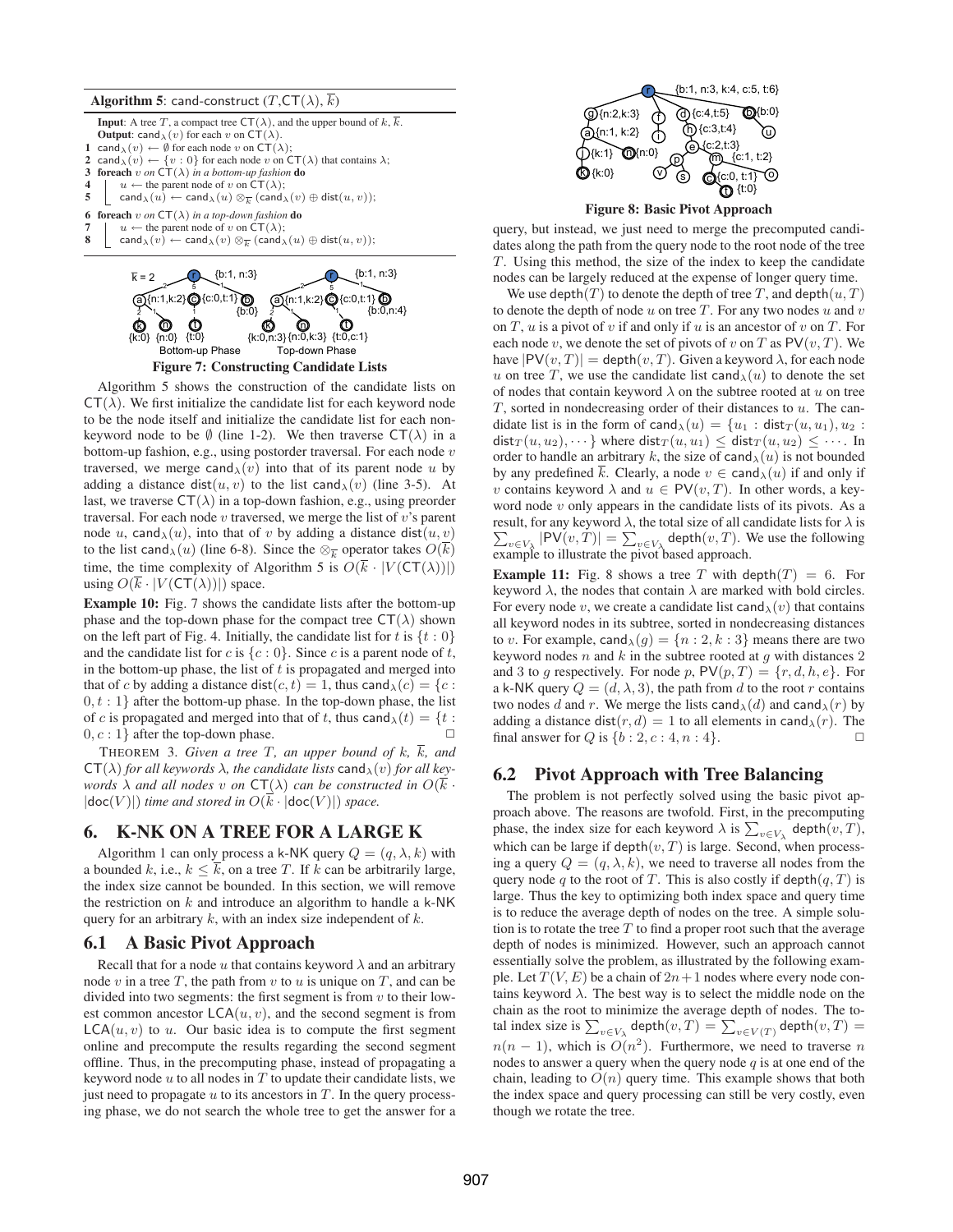

**Figure 9: Distance Preserving Balanced Tree**

In order to reduce the average depth of nodes to optimize both index space and query processing time, we introduce a new structure called distance preserving balanced tree for  $T(V, E)$ , denoted as  $DT(T)$ . Generally speaking,  $DT(T)$  preserves all distance information for any node pair on T and the height of  $DT(T)$  is at most  $\log_2|V|$ . The formal definition of  $DT(T)$  is as follows.

DEFINITION 5. **(Distance Preserving Balanced Tree)** *Given a tree* T(V, E) *with a positive weight on each edge, a Distance Preserving Balanced Tree of* T*, denoted as* DT(T)*, is an unweighted tree with the following three properties.*

 $P_1$ :  $V(DT(T)) = V(T)$ .

 $P_2$ *:* depth $(DT(T)) \leq \log_2 |V|$ *.* 

P3*: For any two nodes* u *and* v*, let the lowest common ancestor of* u and v on  $DT(T)$  *be*  $o = LCA_{DT(T)}(u, v)$ *. The following equation always holds:*  $\text{dist}_T(u, v) = \text{dist}_T(u, o) + \text{dist}_T(v, o)$ .

Note that  $DT(T)$  is unweighted and the distances dist $T(u, v)$ ,  $dist_T(u, o)$  and  $dist_T(v, o)$  in  $P_3$  are calculated on the original tree T, but not  $DT(T)$ . The lowest common ancestor  $LCA_{DT(T)}(u, v)$ is not necessarily the ancestor of  $u$  or  $v$  on the original tree  $T$ . Based on  $P_3$ , we can also divide our algorithm into two phases using  $DT(T)$ . In the preprocessing phase, for each keyword  $\lambda$ , and each node v that contains keyword  $\lambda$ , we propagate v into the candidate lists of its pivots on  $DT(T)$ . In the query processing phase, we traverse from the query node q to the root node on  $DT(T)$ . Using the balanced tree  $DT(T)$ , the total size of the candidate lists for a keyword  $\lambda$  is bounded by  $\sum_{v\in V_\lambda}$  depth $(v, \mathsf{DT}(T))\leq$  $\sum_{v \in V_{\lambda}} \log_2 |V|$ , and the total size for all keywords is bounded by  $O(|\text{doc}(V)| \cdot \log |V|)$ . For processing a query, we need to traverse at most  $\log_2|V| + 1$  nodes on the path from the query node to the root of  $DT(T)$ .

**Example 12:** A tree T with depth $(T) = 3$  and a distance preserving balanced tree of T,  $DT(T)$  with depth $(DT(T)) = 2$  are shown in Fig. 9. The weight of each edge is marked on  $T$ . Edge  $(b, d)$  is on T but not on DT(T), and edge  $(b, f)$  is on DT(T) but not on T. For two nodes a and d,  $\mathsf{LCA}_{\mathsf{DT}(T)}(a, d) = f$ , thus  $dist_T(a, d) = dist_T(a, f) + dist_T(d, f) = 2 + 3 = 5$ . Note that f is not an ancestor of d on the original tree T.  $PV(v, DT(T))$  for each node v in  $DT(T)$  is listed on the right part of Fig. 9.  $\Box$ 

Here we introduce our algorithm of processing a k-NK query on a tree T using  $DT(T)$ , and in the next subsection, we will show that  $DT(T)$  always exists for any tree T. We will also describe how to construct  $DT(T)$  for a tree T and how to compute all candidate lists cand<sub>λ</sub>(*v*) for all keywords  $\lambda$  and all nodes *v* on the tree DT(*T*).

**Query Processing:** Given a tree  $T$  and  $DT(T)$ , Algorithm 6 shows how to process a query  $Q = (q, \lambda, k)$ . We traverse all nodes on the path from q to the root of  $DT(T)$ , which is  $PV(q, DT(T)) \bigcup \{q\}$ (line 2). For each traversed node v, we add  $dist_T(q, v)$  to all elements in cand<sub> $\lambda$ </sub>(*v*) and then merge the list into the current result R, since we need to first go from node  $q$  to node  $v$  (the first segment), and then go from v to the keyword nodes in cand $\lambda(v)$  (the second segment). Note that the time complexity of the ⊕ operator in line 3 is  $O(|\text{cand}_{\lambda}(v)|)$ . However, by combining  $\oplus$  with  $\otimes_k$ , it is easy to reduce the time complexity of line 3 to  $O(k)$ .



**Figure 10: Pivot Approach with Tree Balancing**

| <b>Algorithm 6:</b> tree-pivot $(Q,T)$                                                                     |
|------------------------------------------------------------------------------------------------------------|
| <b>Input:</b> A k-NK query $Q = (q, \lambda, k)$ , and a tree T.<br><b>Output:</b> Answer for $Q$ on $T$ . |

 $R \leftarrow \emptyset$ ;

**2** foreach  $v \in \text{PV}(q, \text{DT}(T)) \bigcup \{q\}$  do **3**  $R \leftarrow R \otimes_k (\text{cand}_{\lambda}(v) \oplus \text{dist}_T(q, v));$ 

**4 return** R;

**Example 13:** Fig. 10 shows a distance preserving balanced tree  $DT(T)$  for the tree T shown in Fig. 8, with depth 4. For keyword  $\lambda$ , the nodes that contain  $\lambda$  are marked with bold circles in Fig. 10. For a query  $Q = (e, \lambda, 3)$ , we just need to merge 2 candidate lists  $\text{cand}_{\lambda}(e)$  and  $\text{cand}_{\lambda}(r)$  by adding a distance  $\text{dist}_{T}(e, r) = 3$  to all elements in cand $\lambda(r)$ . However, if we use the basic pivot approach on the original tree  $T$  without tree balancing, we need to merge  $4$ candidate lists for nodes  $e$ ,  $h$ ,  $d$  and  $r$  respectively. The answer for  $Q$  is  $\{c: 2, t: 3, b: 4\}.$ 

THEOREM 4. *The time complexity for answering a* k*-*NK *query on a tree*  $T(V, E)$  *using Algorithm 6 is*  $O(k \cdot \log |V|)$ *.* 

## **6.3 Index Construction**

Given a tree T, in order to answer a query  $Q = (q, \lambda, k)$  using Algorithm 6, we need to build two indexes. The first index is the distance preserving balanced tree  $DT(T)$  for T and the second index is the candidate list cand<sub> $\lambda$ </sub> (v) for each keyword  $\lambda$  and each node v on  $DT(T)$ . We introduce them separately in the following.

**Constructing**  $DT(T)$ : Before introducing how to construct a tree  $DT(T)$  to satisfy the three properties in Definition 5, we first present an approach to constructing a tree  $T'$  from T, which satisfies properties  $P_1$  and  $P_3$ . In other words,  $T'$  is distance preserving but not necessarily balanced. Let the initial  $T'$  be  $T$ . We change  $T'$  by performing the following steps.

(1) Randomly select a node  $r$  on  $T'$  as the new root and rotate  $T'$  accordingly.

(2) For each direct subtree  $T_c'$  of r on  $T'$ , perform steps (1) and (2) on  $T_c'$  recursively.

Clearly, after steps (1) and (2),  $T'$  may not be isomorphic to  $T$ . We have the following two observations on  $T'$ .  $O_1$ : After performing step (1) on  $T'$ , two nodes u and v are in different direct subtrees of r if and only if  $LCA_{T'}(u, v) = r$ . Such a property also holds after performing step (2) on  $T'$  because step (2) only changes the structure within a subtree of r.  $O_2$ : Since the structure of  $T'$  is not changed after step (1), we have  $dist_T(u, v) = dist_T(u, r) +$  $dist_T(v, r)$  on the original tree T. From  $O_1$  and  $O_2$ , we have  $dist_T(u, v) = dist_T(u, LCA_{T'}(u, v)) + dist_T(v, LCA_{T'}(u, v))$  after step (2) on  $T'$ . Such a property also holds for any subtree of  $T'$ because it is processed using steps (1) and (2) recursively. As a result,  $T'$  satisfies property  $P_3$ .

Our  $DT(T)$  is constructed in a similar way as  $T'$ . In order to construct a balanced tree, in step  $(1)$ , the root node r should be selected more carefully, instead of random selection. In our method, we select a *median node* to be the root node in step (1), which is defined as follows.

DEFINITION 6. **(Median Node)** *Given a tree* T*, the Median Node of* T *is a node* r *on* T *such that when using* r *as the root of* T, for each direct subtree  $T_c$  of  $r$  on  $T$ ,  $|V(T_c)| \leq \frac{|V(T)|}{2}$  holds.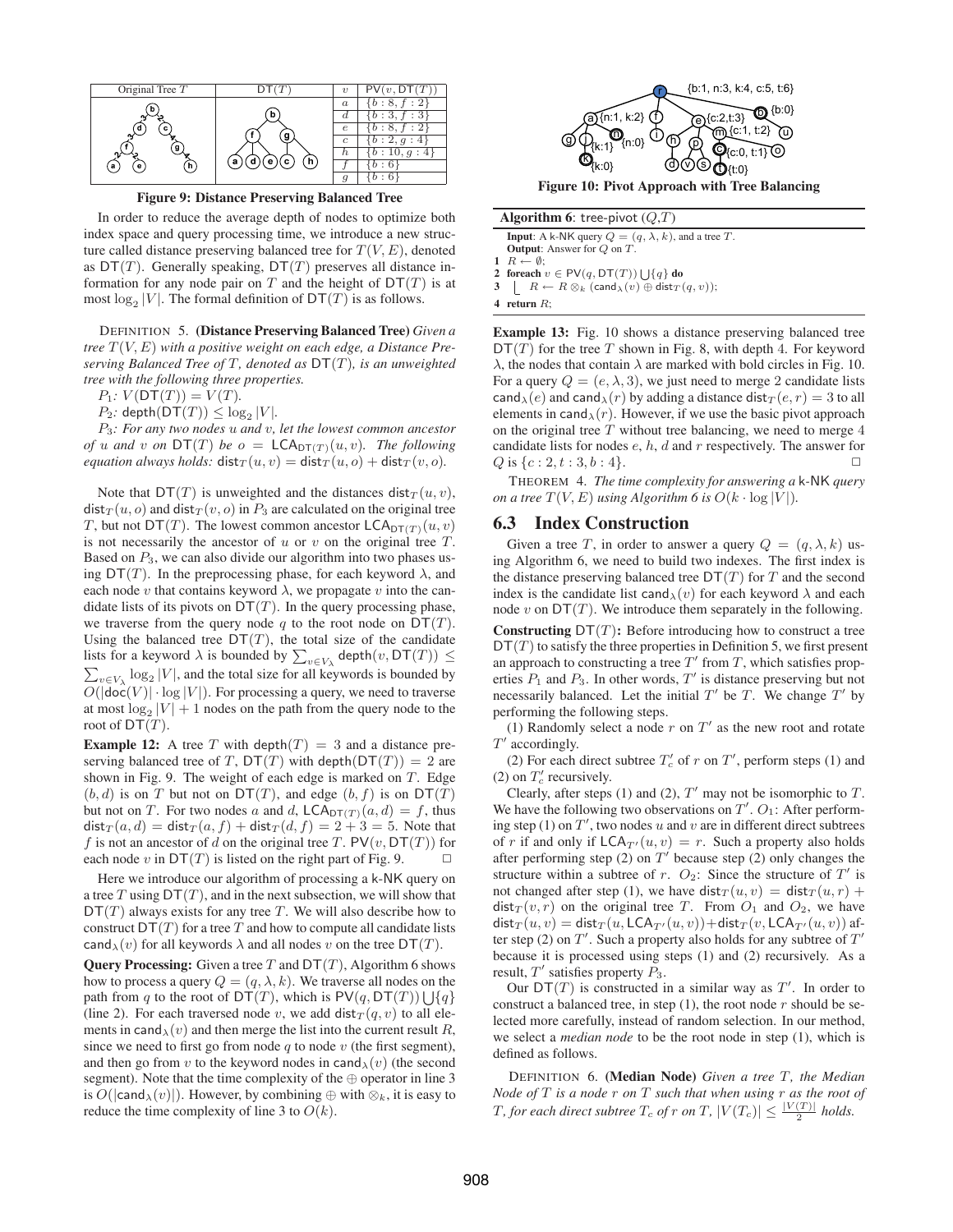| Algorithm 7: $DT$ -construct $(T)$ |                                                                                                 |  |  |  |
|------------------------------------|-------------------------------------------------------------------------------------------------|--|--|--|
|                                    | <b>Input</b> : A tree $T$ .                                                                     |  |  |  |
|                                    | <b>Output:</b> A distance preserving balanced tree $DT(T)$ .                                    |  |  |  |
|                                    | 1 $r \leftarrow$ the median node of T;                                                          |  |  |  |
|                                    | 2 rotate $T$ with $r$ as the root:                                                              |  |  |  |
|                                    | 3 DT(T) $\leftarrow$ a tree with a single node r;                                               |  |  |  |
|                                    | 4 foreach direct subtree $T_i$ of r in T do                                                     |  |  |  |
|                                    |                                                                                                 |  |  |  |
|                                    | 5 $DT(T_i) \leftarrow DT\text{-construct}(T_i);$<br>6 add $DT(T_i)$ as a subtree of r in DT(T); |  |  |  |
| 7                                  | return $DT(T)$ ;                                                                                |  |  |  |

The median node  $r$  is used to balance the size of each direct subtree of  $T$  when using  $r$  as the root of  $T$ , as a direct subtree of  $r$  in  $T$  contains at most half of the nodes in  $T$ . Clearly, if a median node always exists for any tree, we can select a median node of tree  $T$  as the root and recursively do this for each direct subtree of the root. In this way we can construct a tree  $T'$  with depth $(T') \leq \log_2 |V(T)|$ . The following lemma shows that the median node always exists on any tree  $T$ , and also gives a method to find the median node of T.

LEMMA 1. *Given a tree* T*, the median node of* T *is the node* r*,* such that the subtree rooted at r contains more than  $\frac{|V(T)|}{2}$  nodes *and*  $depth(r, T)$  *is the maximum.* 

According to Lemma 1, the median node  $r$  is unique on  $T$ . Otherwise if there are two such nodes with the same maximum depth, the size of the tree will be larger than  $|V(T)|$ . Given a tree T, we can easily find the median node of T using time  $O(|V(T)|)$  by traversing each node in T only once.

Algorithm 7 shows how to construct  $DT(T)$  for a tree T. Specifically, given a tree  $T$ , we first find the median node  $r$  of  $T$  as the new root and then rotate  $T$  accordingly (line 1-2). The median node r is also the root of  $DT(T)$  (line 3). For each direct subtree  $T_i$  of r in T, we create  $DT(T_i)$  recursively and add  $DT(T_i)$  as a subtree of  $DT(T)$  (line 4-6).

**Example 14:** For the tree T shown in Fig. 8,  $DT(T)$  is shown in Fig. 10.  $DT(T)$  is constructed as follows. Since r is the median node of T, the root of  $DT(T)$  is r. For the first subtree under r in T, its median node is a, thus the first subtree under r in  $DT(T)$  is rooted at a. All other nodes in  $DT(T)$  are constructed similarly. We have depth $(DT(T)) = 4 \leq \log_2 |V(T)| = \log_2 20.$ 

THEOREM 5. *Given a tree* T(V, E)*, Algorithm 7 constructs a distance preserving balanced tree*  $DT(T)$  *for* T *using*  $O(|V| \cdot )$  $log |V|$ *) time and*  $O(|V|)$  *space.* 

**Constructing** cand<sub> $\lambda$ </sub>(v): For a tree  $T(V, E)$ , given  $DT(T)$ , the algorithm for constructing the candidate list cand $\lambda(v)$  for each node v and each keyword  $\lambda$  is quite simple. For each node v, we propagate its keyword information to all its pivots in  $DT(T)$ . Our algorithm is shown in Algorithm 8. We first initialize every candidate list to be  $\emptyset$  (line 1). Then we traverse each node v in  $DT(T)$  and each keyword  $\lambda$  that is contained in node v (line 2-3). For each pivot p of v as well as v itself, we calculate  $dist_T(p, v)$  on the original tree T, and add the element  $v : dist_T(p, v)$  to the candidate list  $\text{cand}_{\lambda}(p)$  (line 4-5). After all candidate lists are created, we sort the elements in every candidate list in nondecreasing order of the distances. The time complexity for line 2-5 is  $O(|\text{doc}(V)| \cdot \log |V|)$ since each keyword is propagated into at most  $log|V|$  candidate lists in DT(T). For line 6-7, we need  $O(|\text{doc}(V)| \cdot \log^2 |V|)$  time to sort all candidate lists in  $DT(T)$ .

THEOREM 6. *For a tree* T*, Algorithm 8 computes the candidate lists* cand<sub> $\lambda$ </sub>(*v*) *for all nodes v and all keywords*  $\lambda$  *on*  $DT(T)$  $using\ O(|\textsf{doc}(V)|\cdot \log^2 |V|)$  *time and*  $O(|\textsf{doc}(V)|\cdot \log |V|)$  *space.* 

#### **Algorithm 8**: cand-construct  $(T,DT(T))$

**Input**: A tree  $T$ , a distance preserving balanced tree  $DT(T)$ .

**Output**: cand  $\chi(v)$  for each v on  $DT(T)$  and each keyword  $\lambda$ .

**1** cand  $\lambda(v) \leftarrow \emptyset$  for each node v on  $DT(T)$  and each keyword  $\lambda$ ;<br>**2** for each  $v \in V(DT(T))$  do

**2 foreach**  $v \in V(DT(T))$  **do**<br>**3 foreach**  $\lambda \in \text{doc}(v)$  **do** 

**3 foreach**  $\lambda \in \text{doc}(v)$  **do**<br>**4 foreach**  $p \in \text{PV}(v)$ 

**4**  $\qquad$  **foreach**  $p \in \text{PV}(v, \text{DT}(T)) \bigcup \{v\}$  do

 $\begin{array}{ccc} \textsf{5} & | & | & | \textsf{cand}_{\lambda}(p) \leftarrow \textsf{cand}_{\lambda}(p) \bigcup \{v : \textsf{dist}_T(p,v)\}; \end{array}$ 

**6 foreach**  $v \in V(DT(T))$  *and keyword*  $\lambda$  **do**<br>**7 do** sort elements in cand  $\lambda$  (*v*) in nondecrea

**8** sort elements in cand  $\chi(v)$  in nondecreasing order of distances;

#### **Algorithm 9**: graph-knk (G,Q)

**Input**: A graph  $G(V, E)$  and a k-NK query  $Q = (q, \lambda, k)$ . **Output**: The answer for Q on G. 1  $R \leftarrow \emptyset;$ <br>2 foreach **2 foreach** *Distance Oracle*  $O_i$  **do**<br>**3**  $T_i \leftarrow$  shortest path tree for **3**  $T_i \leftarrow$  shortest path tree for  $\mathcal{O}_i$ ;<br>**4**  $R \leftarrow R \otimes_k$  tree-knk $(T_i, Q)$ ;  $\Box$   $R \leftarrow R \otimes_k \text{tree-knk}(T_i, Q);$ **5 return** R;

#### **7. APPROXIMATE K-NK ON A GRAPH**

In this section, we discuss how to answer a k-NK query  $Q =$  $(q, \lambda, k)$  on a graph G. We introduce two algorithms graph-boundk and graph-pivot for a bounded  $k$  and an arbitrary  $k$  respectively. We then propose a global storage technique to reduce the index size and query processing time. We also show how our approach can be extended to handle multiple keywords. Finally, we summarize the complexities of all algorithms introduced in this paper.

**Query Processing:** Our general idea for query processing on a graph is introduced in Section 4. Suppose we have computed  $r =$  $O(\log |V|)$  distance oracles  $\mathcal{O}_1, \mathcal{O}_2, \cdots, \mathcal{O}_r$  using the algorithm in [20]. Let the shortest path trees for the oracles be  $T_1, T_2, \cdots, T_r$ respectively. Algorithm 9 shows our framework for answering Q on G. The algorithm simply enumerates all shortest path trees and answers the k-NK query using a tree based approach, denoted as tree-knk, on each shortest path tree  $T_i$ , and merges all the results using the  $\otimes_k$  operator (line 4). Since we have two tree based solutions, namely, tree-boundk and tree-pivot, we have two corresponding algorithms on graphs, denoted as graph-boundk and graph-pivot, by instantiating tree-knk (line 4) to tree-boundk and tree-pivot respectively.

Global Storage: As discussed above, we have r shortest path trees  $T_1, T_2, \cdots, T_r$ . For a keyword  $\lambda$  and a node v, let cand $_{v,\lambda}^i$  be the candidate list of v on tree  $T_i$ ,  $1 \le i \le r$ . To answer a k-NK query  $Q = (q, \lambda, k)$  on a graph, consider a case when the candidate lists of node v on two different trees  $T_i$  and  $T_j$  are both merged into the result, in the form of

 $R \leftarrow R \otimes_k (\mathsf{cand}^i_{v,\lambda} \oplus \mathsf{dist}_{T_i}(q,v)) \otimes_k (\mathsf{cand}^j_{v,\lambda} \oplus \mathsf{dist}_{T_j}(q,v)).$ 

This expression can be generalized to the case of merging the candidate lists of node  $v$  on more than two trees. Instead of keeping a candidate list cand ${}_{v,\lambda}^i$  for each tree  $T_i$  ( $1 \leq i \leq r$ ) separately, we propose a technique called *global storage* which keeps a global candidate list of node v and keyword  $\lambda$  for all trees  $T_1, T_2, \cdots, T_r$ . Denote the global candidate list of node v and keyword  $\lambda$  as cand<sub>v,λ</sub>. It is computed by

 $\mathsf{cand}_{v,\lambda} = \mathsf{cand}_{v,\lambda}^1 \otimes \mathsf{cand}_{v,\lambda}^2 \otimes \cdots \otimes \mathsf{cand}_{v,\lambda}^r.$ 

For a node v, a node  $v' \in \text{cand}_{v,\lambda}$  may appear in the candidate list cand<sup>i</sup><sub>v</sub>, of multiple trees  $T_i$ , but will be stored at most once in the global candidate list cand<sub>v,λ</sub>. Therefore, the global storage technique can effectively reduce the index size, but it adds difficulty to query processing due to two reasons: (1) we need to add dist $_{T_i}(q, v)$  to cand $_{v,\lambda}^i$  using the  $\oplus$  operator, i.e., cand $_{v,\lambda}^i \oplus$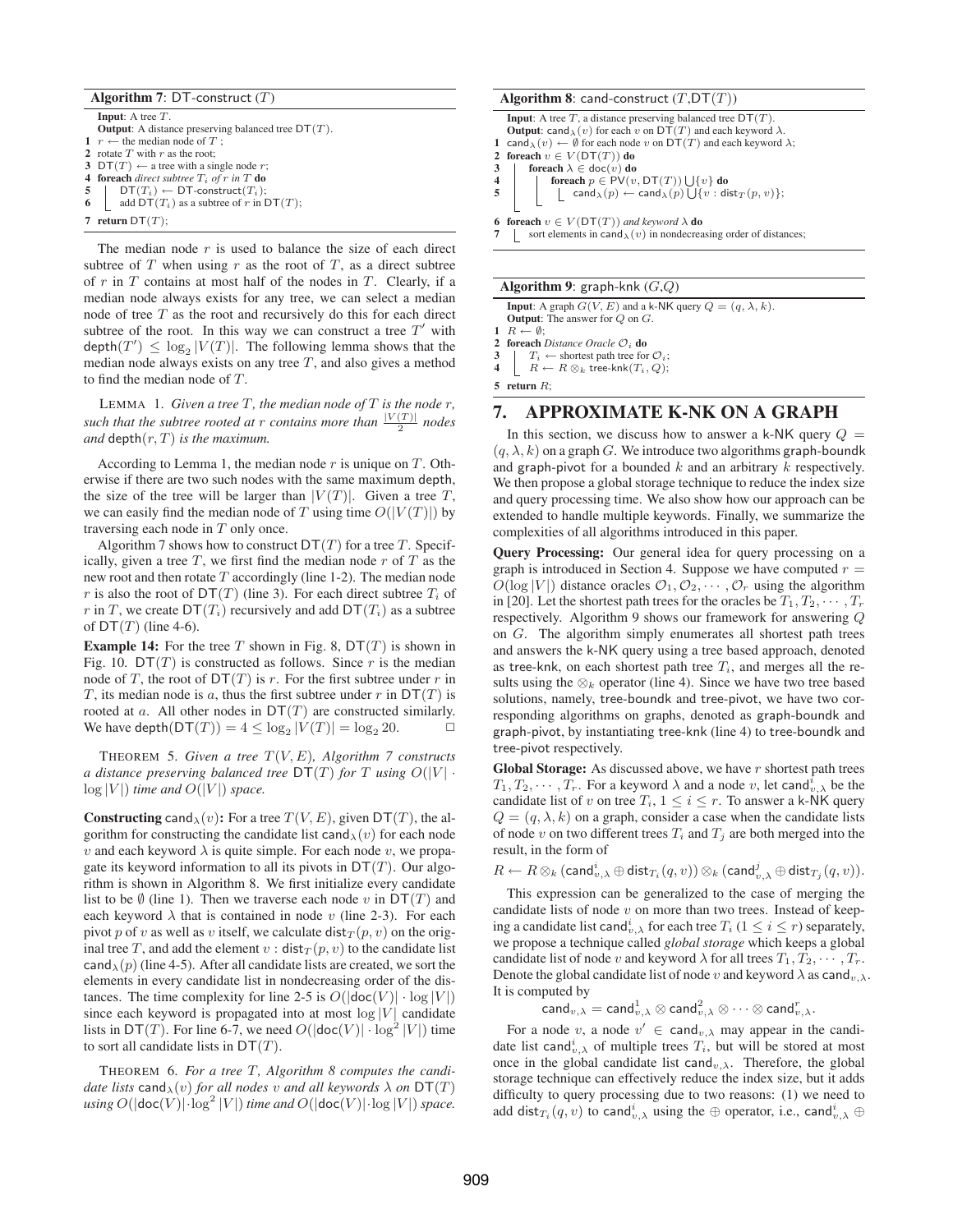

**Figure 11: Global Storage Example for** graph**-**pivot

dist $T_i(q, v)$ , but dist $T_i(q, v)$  is query dependent, thus cannot be precomputed; (2) the global candidate list may provide a different result list from the one computed by Algorithm 9 without using global storage. In the following, we will show that the global candidate list can be used to answer k-NK queries without sacrificing the result quality. We first define the domination relationship between two candidate lists.

DEFINITION 7. For two candidate lists  $R_1 = \{u_1 : d_{u_1}, u_2 :$  $d_{u_2}, \dots$ } and  $R_2 = \{v_1 : d_{v_1}, v_2 : d_{v_2}, \dots\}$  sorted in nonde*creasing order of distances,*  $R_1$  *is dominated by*  $R_2$ *, denoted as*  $R_1 \geq R_2$ , if and only if  $|R_1| \leq |R_2|$  and  $d_{u_i} \geq d_{v_i}$  for all  $1 \leq i \leq |R_1|$ *. Clearly, the domination relationship is transitive, i.e., if*  $R_1 \ge R_2$  *and*  $R_2 \ge R_3$ *, then*  $R_1 \ge R_3$ *.* 

To solve the first problem, we need to find a merge method that is independent of dist $T_i(q, v)$  and at the same time, can generate an answer that is no worse than the answer computed without global storage. The solution is expressed in Equ. 1. For any two candidate lists cand ${}_{v,\lambda}^{i} \oplus \text{dist}_{T_i}(q,v)$  and cand ${}_{v,\lambda}^{j} \oplus \text{dist}_{T_j}(q,v)$ , using Equ. 1, we can generate a better result by merging cand  $v_{v,\lambda}$ and cand $\phi_{v,\lambda}$  using  $\otimes_k$  first, then taking distances dist $_{T_i}(q, v)$  and  $dist_{T_j}(q, v)$  out and applying the minimum value of them. Clearly,  $(\mathsf{cand}^i_{v,\lambda} \otimes_k \mathsf{cand}^j_{v,\lambda}) \oplus \min \{ \mathsf{dist}_{T_i}(q,v), \mathsf{dist}_{T_j}(q,v) \}$  is a valid candidate list for query Q, because cand ${}_{v,\lambda}^i \otimes_k$  cand ${}_{v,\lambda}^j$  is a candidate list for node v and  $\min\{\textsf{dist}_{T_i}(q, v), \textsf{dist}_{T_j}(q, v)\}\)$  suggests a path from  $q$  to  $v$  in  $G$ .

$$
\begin{array}{ll}(\mathsf{cand}^i_{v,\lambda} \oplus \mathsf{dist}_{T_i}(q,v))\otimes_k (\mathsf{cand}^j_{v,\lambda} \oplus \mathsf{dist}_{T_j}(q,v)) \geq\\(\mathsf{cand}^i_{v,\lambda} \otimes_k \mathsf{cand}^j_{v,\lambda}) \oplus \min\{\mathsf{dist}_{T_i}(q,v), \mathsf{dist}_{T_j}(q,v)\}\end{array}\eqno{(1)}
$$

The second problem can be solved if we prove that by merging more candidate lists using the ⊗ operator, the answer will not get worse. Consider a node  $v' \in \text{cand}_{v,\lambda}$ , the merging operation finds the minimum distance between  $v'$  and  $v$  over multiple trees, which is a refined estimation of their distance on graph. We formulate such a situation using Equ. 2.

cand<sup>i</sup>

$$
\mathsf{and}_{v,\lambda}^i \ge \mathsf{cand}_{v,\lambda}^i \otimes \mathsf{cand}_{v,\lambda}^j \tag{2}
$$

Equ. 1 and Equ. 2 also hold for multiple candidate lists. Therefore, we show that using global storage will not sacrifice the result quality. More importantly, global storage can effectively reduce the index size and query processing time. It applies to both graph algorithms graph-boundk and graph-pivot. We use the following example to illustrate global storage.

**Example 15:** We take the graph-pivot algorithm as an example. Fig. 11 shows two trees  $DT(T_1)$  and  $DT(T_2)$  for the shortest path tree  $T_1$  and  $T_2$  shown in Fig. 5, with candidate list marked beside each node for keyword  $\lambda$ . Using global storage, for the same node on different trees, we merge all its candidate lists using ⊗ and only keep one global candidate list. The global candidate lists for nodes  $r$ ,  $e$  and  $m$  are marked on the top of Fig. 11. For query  $Q_1 = (p, \lambda, 2)$ , without global storage, we need to merge three candidate lists,  $\mathsf{cand}_{e,\lambda}^1 \oplus \mathsf{dist}_{T_1}(p,e)$ ,  $\mathsf{cand}_{r,\lambda}^1 \oplus \mathsf{dist}_{T_1}(p,r)$  and cand $e_{e,\lambda}^2 \oplus$  dist $T_2(p,e)$ . Using global storage, only two candidate lists  $\mathsf{cand}_{e,\lambda} \oplus \min\{\mathsf{dist}_{T_1}(p,e),\mathsf{dist}_{T_2}(p,e)\},\ \mathsf{cand}_{r,\lambda} \oplus$ 

**Table 1: Algorithm Complexities on Trees (**T**) and Graphs (**G**)**

|                                    |              |           | boundk                                                   |  |                   | pivot                                   |  |  |
|------------------------------------|--------------|-----------|----------------------------------------------------------|--|-------------------|-----------------------------------------|--|--|
| Query Time $(T)$                   |              |           | $O(\log  V_\lambda  + k)$                                |  |                   | $O(k \cdot \log  V )$                   |  |  |
| Index Time $(T)$                   |              |           | $O(k \cdot   \text{doc}(V)  )$                           |  |                   | $O( \textsf{doc}(V)  \cdot \log^2  V )$ |  |  |
| Index Size $(T)$                   |              |           | $O(k \cdot   \text{doc}(V)  )$                           |  |                   | $O( \textsf{doc}(V)  \cdot \log  V )$   |  |  |
| Ouery Time $(G)$                   |              |           | $O((\log  V_{\lambda}  + k) \cdot \log  V )$             |  |                   | $O(k \cdot \log^2  V )$                 |  |  |
| Index Time $(G)$                   |              |           | $O(\overline{k} \cdot  \text{doc}(V)  \cdot \log  V )$   |  |                   | $O( \textsf{doc}(V)  \cdot \log^3  V )$ |  |  |
| Index Size $(G)$                   |              |           | $O(\overline{k} \cdot  \textsf{doc}(V)  \cdot \log  V )$ |  |                   | $O( \textsf{doc}(V)  \cdot \log^2  V )$ |  |  |
| <b>Table 2: Dataset Statistics</b> |              |           |                                                          |  |                   |                                         |  |  |
|                                    |              |           | ΕI                                                       |  | $\mathsf{doc}(V)$ | keywords                                |  |  |
|                                    | DBLP         | 1,695,469 | 4,726,801                                                |  | 12, 842, 501      | 331, 301                                |  |  |
|                                    | <b>FLARN</b> | 1,070,376 | 1, 356, 399                                              |  | 6.966.665         | 2.730                                   |  |  |

dist $T_1(p, r)$  need to be merged. For query  $Q_2 = (h, \lambda, 2)$ , without global storage, we get the result  $R = \{c : 3, b : 3\}$ . Using global storage, we can get a result  $R' = \{n : 2, c : 3\}$  with  $R \geq R'$ .  $\Box$ 

**Handling Multiple Keywords:** We discuss how to extend our approach to handle a k-NK query of multiple keywords with AND (denoted as ∧) and OR (denoted as ∨) semantics. Without loss of generality, we assume the format of a keyword expression is  $(\lambda_{1,1})$  $\wedge \lambda_{1,2} \cdots$ )  $\vee (\lambda_{2,1} \wedge \lambda_{2,2} \cdots) \vee \cdots$ . It is easy to handle  $\vee$ , by answering each  $\lambda_{i,1} \wedge \lambda_{i,2} \cdots$  separately and merging the results using the ⊗ operator. For handling  $\lambda_{i,1} \wedge \lambda_{i,2} \cdots$ , we select a keyword  $\lambda_{i,j}$  from  $\{\lambda_{i,1}, \lambda_{i,2}, \cdots\}$  with the least frequency  $|V_{\lambda_{i,j}}|$ as the primary keyword and consider other keywords as filter keywords. We answer the query for the single keyword  $\lambda_{i,j}$ . Before merging each candidate list using the ⊗ operator, we remove the candidate nodes that do not contain one or more of the filter keywords from the candidate list. In this way, each element in the final answer satisfies the predicate specified in the keyword expression.

**Comparison:** Table 1 summarizes and compares the query time, index time and index size for boundk and pivot on trees and graphs. Here, the listed complexities of index time and index size are for all keywords in the tree/graph. boundk is faster than pivot in query processing on both trees and graphs. When  $k$  is small, the index time and index space for boundk are smaller than pivot on both trees and graphs. However, when  $k$  is large, the index time and index space for boundk are large, while the index time and index space of pivot are independent of k on both trees and graphs.

# **8. EXPERIMENTS**

In this section, we report the performance of our methods boundk, pivot, and their global storage implementations boundk-gs and pivot-gs, with two baseline solutions BFS and PMI. BFS is a brute-force search that uses Dijkstra's algorithm to identify the nearest  $k$  keyword nodes, and PMI (Partitioned Multi-Indexing) [1] is the state-of-the-art approximate algorithm based on distance oracle [20]. For all the distance oracles involved we set the parameter  $r = \log_2 |V|$ . We implemented all methods in GNU C++, and conducted all experiments on a Windows machine with an Intel Xeon 2.7GHz CPU and 128GB memory. All methods run in main memory. A 32GB memory limit is set for index size.

Datasets and Queries. We use two real graphs, DBLP<sup>3</sup>, and Florida road network FLARN<sup>4</sup>, with statistics listed in Table 2.

DBLP includes 1, 060, 763 articles, 631, 589 authors and 3, 117 conferences/journals, all of which are treated as nodes. There is an edge between nodes u and v, if u is an author of article v, or u is an article published in conference/journal  $v$ . The keywords of an author node include first name and last name, the keywords of an article node include title words, editor, year, publisher, isbn, etc., and the keywords of a conference/journal node include association and name. A weight  $(\log_2 \deg(u) + \log_2 \deg(v))$  is assigned to

<sup>3</sup> http://www.informatik.uni-trier.de/∼ley/db

<sup>4</sup> http://www.dis.uniroma1.it/challenge9/download.shtml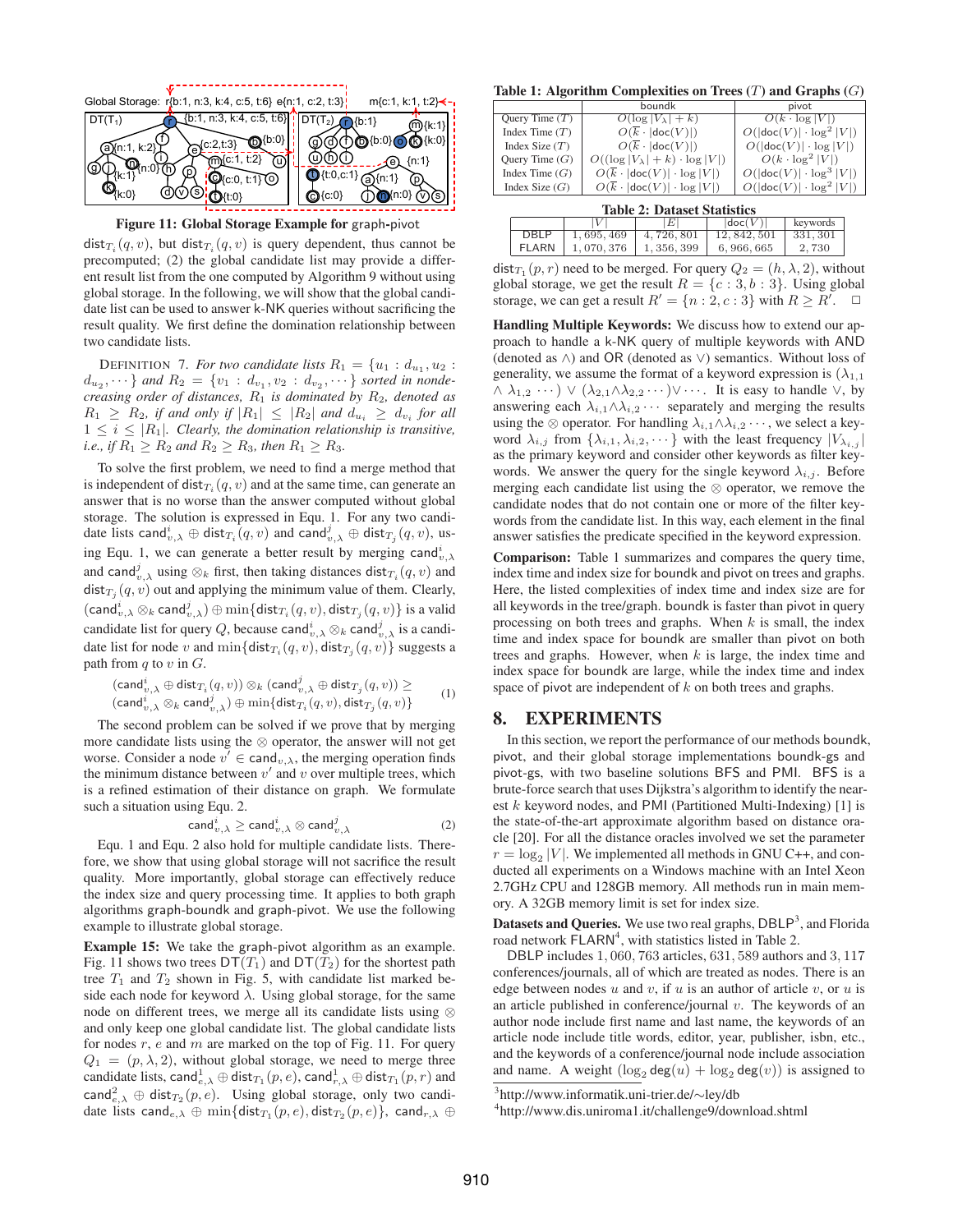

**Figure 12: Hit rate, Spearman's rho and Error by Varying k**

edge  $(u, v)$ , where  $deg(u)$  denotes the degree of node u. Compared with the unit edge weight setting, the numerical edge weights can effectively differentiate the weights of all edges in a graph. Thus for any k-NK query, this helps produce a ranking of top- $k$  answer nodes with less ties in their distances as the ground truth, which is important for fair and unambiguous ranking quality evaluation.

In FLARN, a node represents an intersection or endpoint, an edge denotes a road segment, and the edge weight is the distance of the road segment. We obtained the keywords of nodes from the OpenStreetMap project<sup>5</sup> with a bounding box. However, only 7, 172 nodes out of 1, 070, 376 have keywords. To address the keyword sparseness issue and better discriminate different methods, we assign a random number (between 0 and 4) of keywords to the nodes with no keyword. After this step, there are still 213, 081 nodes without any keyword in FLARN.

We remove stop words in DBLP and FLARN. For each dataset, we generate 500 k-NK queries in the form of  $Q = (q, \lambda, k)$ , where  $q \in V$  is a randomly selected query node, and  $\lambda$  is a keyword randomly selected by following the keyword frequency distribution in the document collection. We test  $k = 1, 2, \ldots, 128$ .

**Evaluation Metrics.** We use six metrics for evaluation: *hit rate*, *Spearman's rho* [21], *error*, *query time*, *index time*, and *index size*. *Spearman's rho* measures the rank correlation between an approximate rank result and the ground truth. *Hit rate* and *error*, defined as follows, measure the quality of an approximate result. For a query  $Q = (q, \lambda, k)$ , denote the exact result as  $R = \{u_1 : d_1, \ldots, u_k :$  $d_k$  in nondecreasing order of their distances, and  $\overline{d} = d_k$  as the upper bound distance of the result  $R$ . Denote an approximate result set as  $R' = \{u'_1 : d'_1, \ldots, u'_k : d'_k\}$  in nondecreasing order of their distances. The hit rate is defined as:

$$
\mathsf{hit}(R') = |\{i \in [1,k]|\mathsf{dist}(u'_i,q) \leq \overline{d}\}|/k
$$

and the error is the average relative error of the estimated distances w.r.t. the ground truth:

$$
\text{err}(\mathsf{R}') = \sum_{1 \le i \le k} |d'_i/d_i - 1|/k
$$

1≤i≤k **Hit rate, Spearman's rho and Error.** Figures 12(a)–(c) show the hit rate, Spearman's rho, and error on DBLP respectively when we vary  $k$ . Our method pivot improves the hit rate of PMI by  $96\%$ , and improves Spearman's rho by 111% on average. The error of pivot is within  $0.066$  for all  $k$  values, demonstrating that the distance estimated by pivot is very close to the exact distance. Notably, pivot reduces the error of PMI by an order of magnitude, i.e., from 0.630 to 0.063 on average. Furthermore, the error of pivot does not increase with k, while that of PMI increases by  $40\%$  with the increase of k. Note when  $k = 1$ , Spearman's rho is constantly 1.

Figures 12(d)–(f) show the hit rate, Spearman's rho, and error on FLARN respectively. pivot improves both the average hit rate and



**Figure 14: Query Time of** boundk **Varying Keyword Frequency** Spearman's rho of PMI by 14%. The error of pivot is below 0.168

for all  $k$  values and is 4 times smaller than that of PMI on average. Note that the performance of BFS is omitted in Figure 12, as it returns the exact result. Furthermore, the result quality between using and not using global storage does not differ substantially, for the sake of clarity, the global storage methods boundk-gs and pivot-gs are also omitted in Figure 12. But we do observe that global storage technique improves the hit rate of boundk/pivot by 1.3% on DBLP and 0.7% on FLARN, and reduces the error by 6.7% on DBLP and 16.9% on FLARN on average. Given the memory limit of 32GB for index size, boundk can only support  $k \leq 4$  on DBLP and  $k \leq 8$ on FLARN in Figure 12 as its index size increases linearly with k.

**Query Time.** Figure 13 shows the query time of different methods in log scale when we vary k. The query time of BFS is  $10^5$ – $10^6$ microseconds, which is two to three orders of magnitude slower than the other methods.

Figure 13(a) shows the query time on DBLP. The query time of all methods increases with the increase of  $k$ . PMI is the most efficient. The query time of boundk, boundk-gs, pivot and pivot-gs is less than 2 times that of PMI, which is quite close. Global storage reduces the query time of boundk by 22% and that of pivot by 25%. Remarkably, each of our proposed approaches can report a result within 1 millisecond for all k values.

Figure 13(b) shows the query time on FLARN. We can observe that PMI is the fastest, closely followed by boundk and boundk-gs, whose query time is less than two times that of PMI and one third that of pivot for all  $k$  values. pivot and pivot-gs take a little longer as their query time depends on the tree depth which is large on FLARN. But their query time is within 3 milliseconds for  $k = 128$ , which is still quite efficient. Global storage helps reduce the query time of boundk by 20% and that of pivot by 15%.

Figure 14 further plots the query time of boundk and boundk-gs on the 500 k-NK queries in ascending order of the query keyword frequency in the graph. We set  $k = 4$  in this experiment. For illustration, we also label a few query keyword frequencies on the  $x$  axis. The query time shows a sharper increasing trend on DBLP than FLARN, as the frequency difference between DBLP keywords is larger. These empirical results are consistent with the theoretical result, i.e., the query time complexity of boundk depends on  $\log |V_{\lambda}|$ , where  $|V_{\lambda}|$  is the frequency of keyword  $\lambda$ .

**Index Time and Index Size.** Figure 15 shows the total index time  $(IT)$  and index size  $(IS)$  for indexing all keywords by different methods. We observe that the index time of pivot is 2.6 times that of PMI on DBLP, and 8.2 times on FLARN. The index construction time of pivot is longer on FLARN than on DBLP. This is because the complexity of pivot grows linearly with the tree depth,

<sup>5</sup> http://wiki.openstreetmap.org/wiki/Main Page